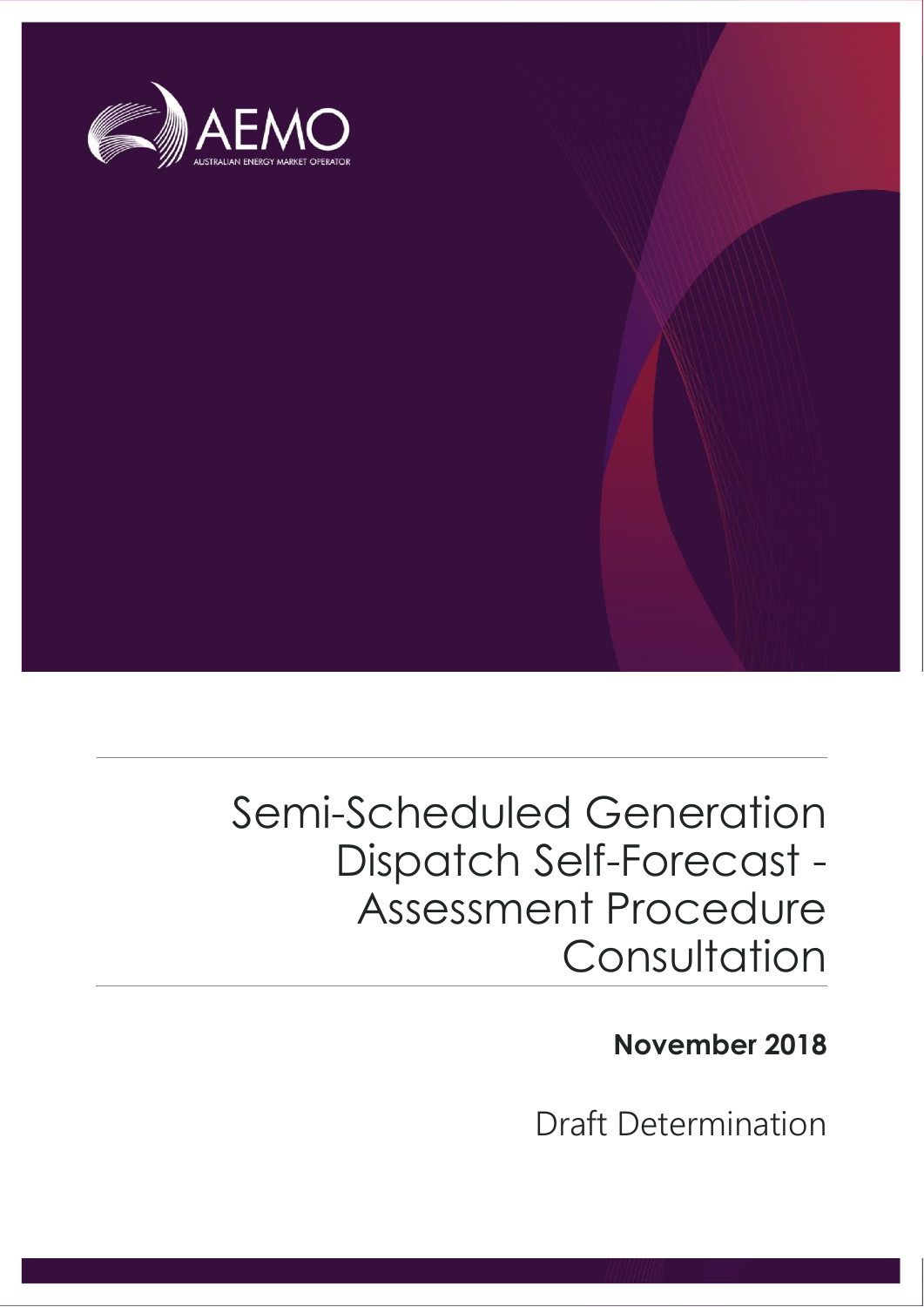# **Important notice**

#### **PURPOSE**

On 11 July 2018, AEMO invited written submissions from NEM Semi-Scheduled Generators and Interested Parties on the draft procedure "Semi-Scheduled Generation Self-Forecast – Assessment Procedure". The procedure describes how AEMO proposes to assess the suitability of self-forecasts for use in dispatch.

AEMO has considered all feedback received and revised its draft procedure.

#### **DISCLAIMER**

This document or the information in it may be subsequently updated or amended. This document does not constitute legal or business advice, and should not be relied on as a substitute for obtaining detailed advice about the National Electricity Law, the National Electricity Rules, or any other applicable laws, procedures or policies. AEMO has made every effort to ensure the quality of the information in this document but cannot guarantee its accuracy or completeness.

Accordingly, to the maximum extent permitted by law, AEMO and its officers, employees and consultants involved in the preparation of this document:

- make no representation or warranty, express or implied, as to the currency, accuracy, reliability or completeness of the information in this document; and
- are not liable (whether by reason of negligence or otherwise) for any statements or representations in this document, or any omissions from it, or for any use or reliance on the information in it.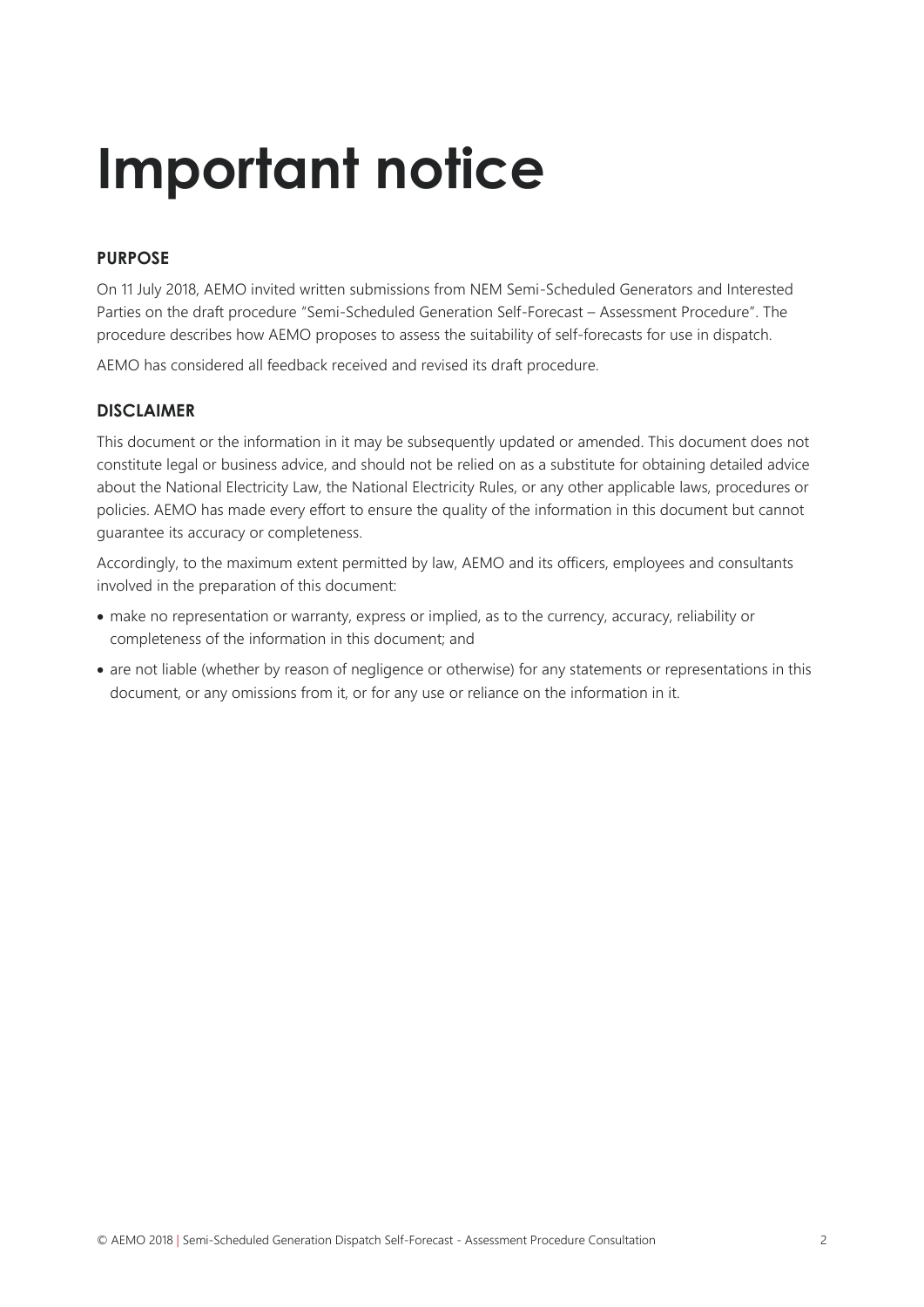# **Contents**

|     | $\overline{4}$<br>Definitions, acronyms, and abbreviations |                         |
|-----|------------------------------------------------------------|-------------------------|
| 1.  | Introduction                                               | $5\phantom{.0}$         |
| 2.  | <b>Summary of consultation</b>                             | $\boldsymbol{6}$        |
| 3.  | <b>Next steps</b>                                          | $\overline{\mathbf{z}}$ |
| 4.  | Stakeholder feedback                                       | 8                       |
| 4.1 | Assessment process                                         | 8                       |
| 4.2 | Assessment pre-requisites                                  | 11                      |
| 4.3 | Performance metric                                         | 13                      |
| 4.4 | Performance benchmark                                      | 15                      |
| 4.5 | Performance threshold                                      | 18                      |
| 4.6 | Assessment window                                          | 20                      |
| 4.7 | Assessment intervals                                       | 23                      |
| 4.8 | Other feedback                                             | 25                      |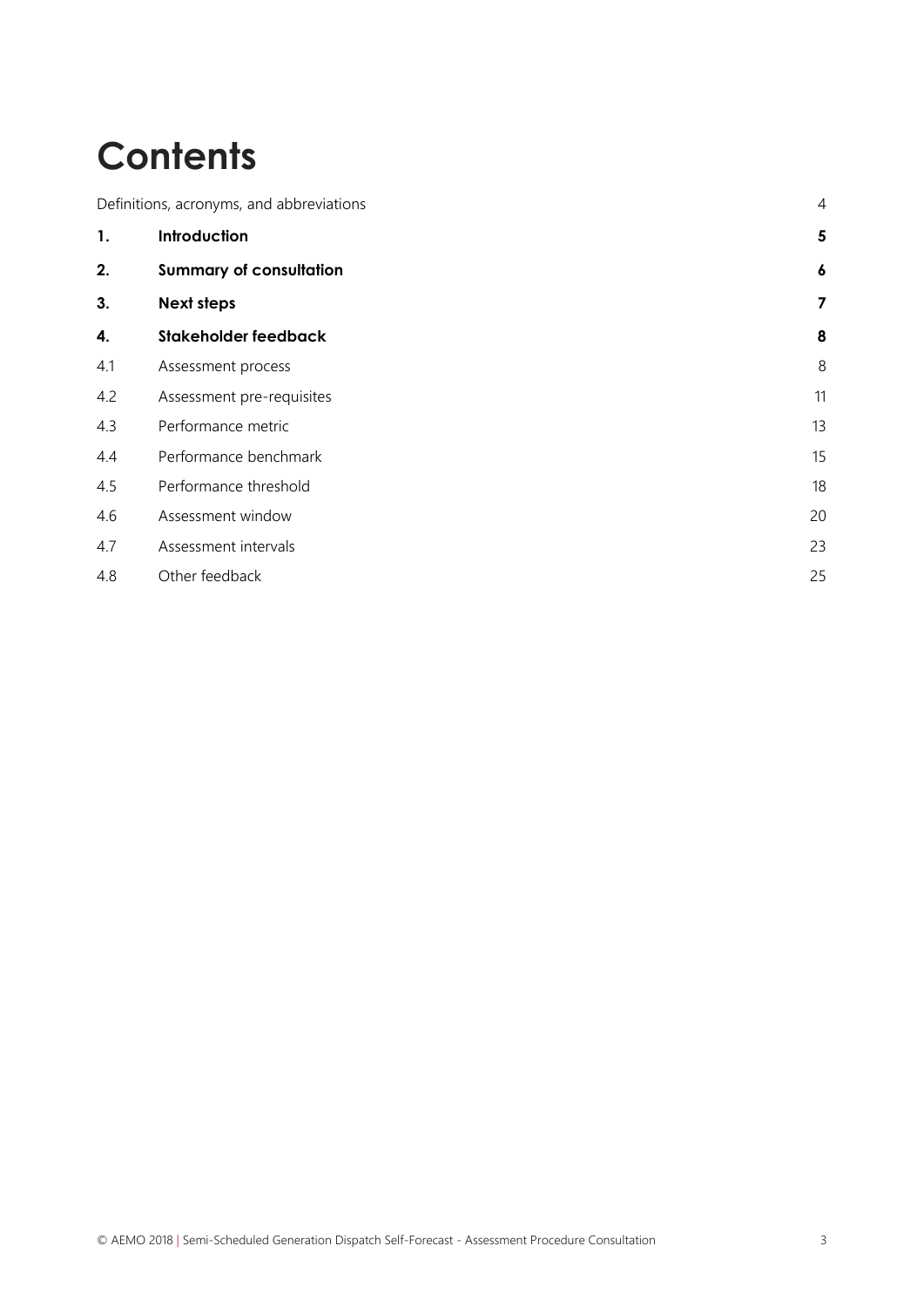# <span id="page-3-0"></span>Definitions, acronyms, and abbreviations

Terms defined in the National Electricity Rules have the same meanings when used in this document. Acronyms used in this document are explained in the table below.

| <b>Term</b>  | <b>Definition</b>                                                                                                                     |
|--------------|---------------------------------------------------------------------------------------------------------------------------------------|
| <b>ASEFS</b> | Australian Solar Energy Forecasting System                                                                                            |
| AWEFS        | Australian Wind Energy Forecasting System                                                                                             |
| <b>DUID</b>  | Dispatchable Unit Identifier                                                                                                          |
| <b>ECM</b>   | Energy Conversion Model for AWEFS and ASEFS                                                                                           |
| MAE          | Mean Absolute Error                                                                                                                   |
| <b>NEMDE</b> | National Electricity Market Dispatch Engine                                                                                           |
| <b>NER</b>   | National Electricity Rules                                                                                                            |
| <b>POE</b>   | Probability of Exceedance                                                                                                             |
| <b>RMSE</b>  | Root Mean Squared Error                                                                                                               |
| <b>SCADA</b> | Supervisory Control and Data Acquisition                                                                                              |
| <b>SF</b>    | Participant's 5-minute ahead Dispatch Self-Forecast of unconstrained intermittent generation from a semi-scheduled<br>generating unit |
| <b>UIGF</b>  | Unconstrained Intermittent Generation Forecast                                                                                        |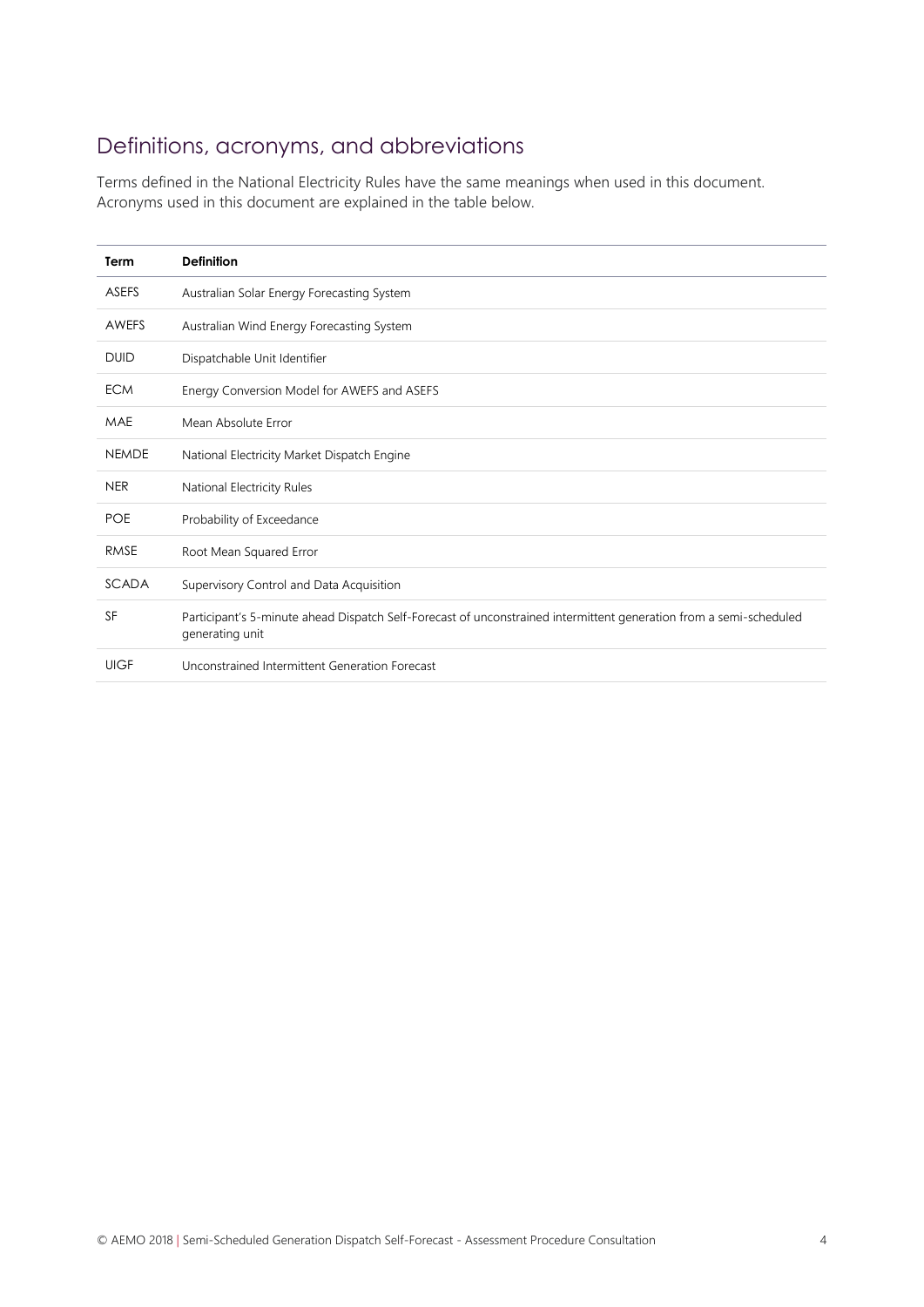# <span id="page-4-0"></span>**1. Introduction**

Currently, AEMO uses the Australian Wind Energy Forecasting System (AWEFS) and Australian Solar Energy Forecasting System (ASEFS) to provide 5-minute ahead unconstrained intermittent generation forecasts (UIGF) for solar and wind generating units, respectively, for use in 5-minute dispatch.

From January 2019, AEMO may use the 5-minute ahead UIGF provided by the participant (self-forecast) as an alternative to the AWEFS/ASEFS UIGF, subject to satisfactory performance assessed by AEMO on an initial and ongoing basis.

On 11 July 2018, AEMO released a draft "Semi-Scheduled Generation Self-Forecast – Assessment Procedure" 1 (the draft procedure). The procedure describes how AEMO proposes to assess the suitability of self-forecasts for use in dispatch.

In preparing the draft procedure, AEMO considered feedback received following the self-forecasting technologies workshop on Thursday 15 February 2018 (the previous workshop)<sup>2</sup>.

 $\overline{a}$ 

<sup>1</sup> See [https://www.aemo.com.au/-/media/Files/Stakeholder\\_Consultation/Working\\_Groups/Other\\_Meetings/5-Minute-Forecast/Semi-Scheduled-](https://www.aemo.com.au/-/media/Files/Stakeholder_Consultation/Working_Groups/Other_Meetings/5-Minute-Forecast/Semi-Scheduled-Generation-Self-Forecast---Assessment-Procedure.pdf)[Generation-Self-Forecast---Assessment-Procedure.pdf](https://www.aemo.com.au/-/media/Files/Stakeholder_Consultation/Working_Groups/Other_Meetings/5-Minute-Forecast/Semi-Scheduled-Generation-Self-Forecast---Assessment-Procedure.pdf).

<sup>&</sup>lt;sup>2</sup> See [https://www.aemo.com.au/-/media/Files/Stakeholder\\_Consultation/Working\\_Groups/Other\\_Meetings/5-Minute-Forecast/Feedback---Market-](https://www.aemo.com.au/-/media/Files/Stakeholder_Consultation/Working_Groups/Other_Meetings/5-Minute-Forecast/Feedback---Market-Participant-Self-Forecasting-Workshop.pdf)[Participant-Self-Forecasting-Workshop.pdf](https://www.aemo.com.au/-/media/Files/Stakeholder_Consultation/Working_Groups/Other_Meetings/5-Minute-Forecast/Feedback---Market-Participant-Self-Forecasting-Workshop.pdf).

<sup>©</sup> AEMO 2018 | Semi-Scheduled Generation Dispatch Self-Forecast - Assessment Procedure Consultation 5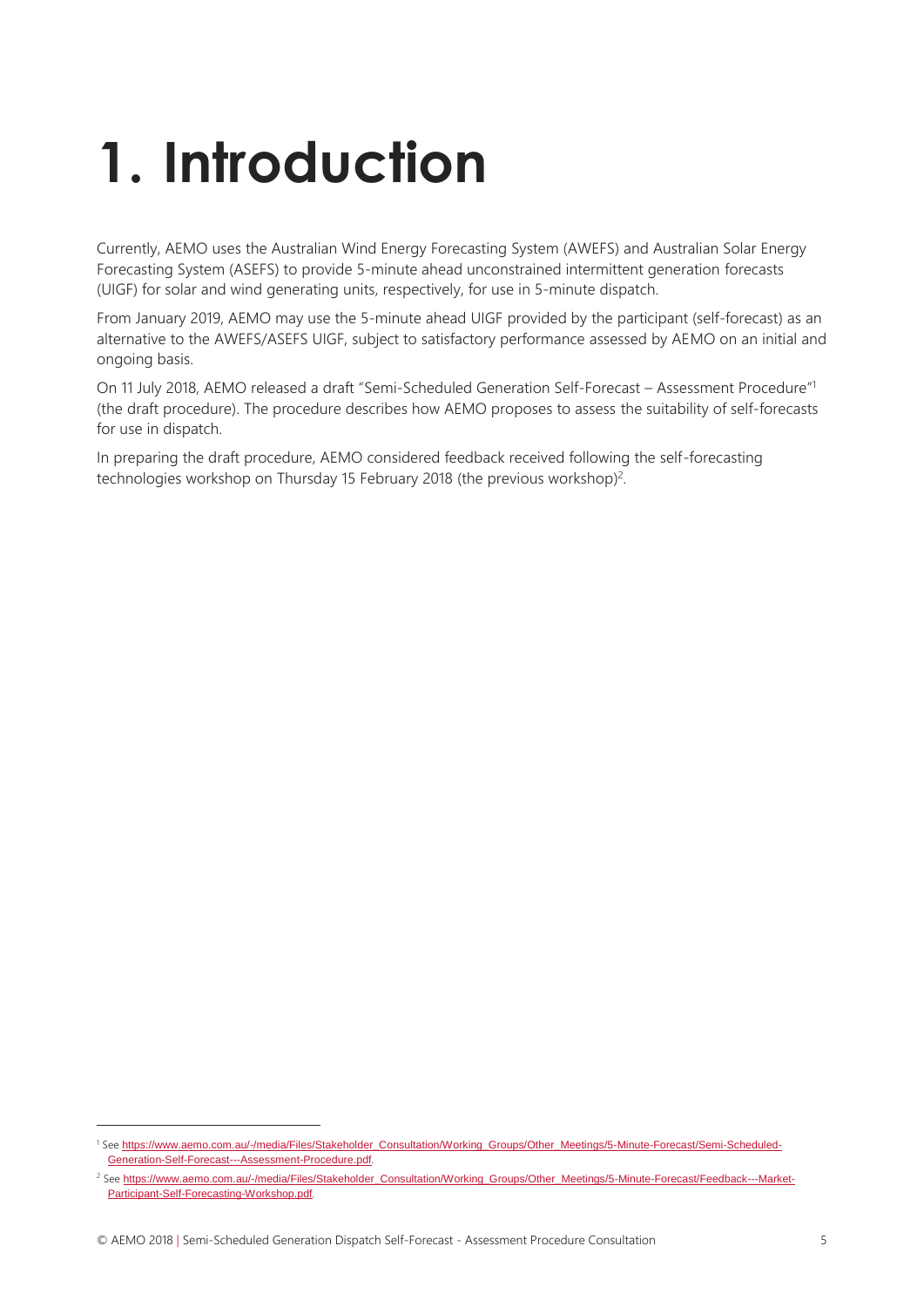# <span id="page-5-0"></span>**2. Summary of consultation**

On 11 July 2018, AEMO invited written submissions from NEM Semi-Scheduled Generators and Interested Parties on the draft procedure.

Submissions closed on Friday 10 August 2018, with five respondents:

- Infigen Energy (Infigen).
- Meridian Energy (Meridian).
- Neoen Australia (NEOEN).
- Proa Analytics (PROA).
- Tilt Renewables (Tilt).

AEMO also received verbal feedback from attendees to the AWEFS/ASEFS Working Group forum on Friday 20 July 2018. AEMO subsequently held telephone meetings with each party to clarify their feedback.

AEMO wishes to thank all respondents for providing their valued feedback. AEMO has considered all feedback received and revised its draft procedure.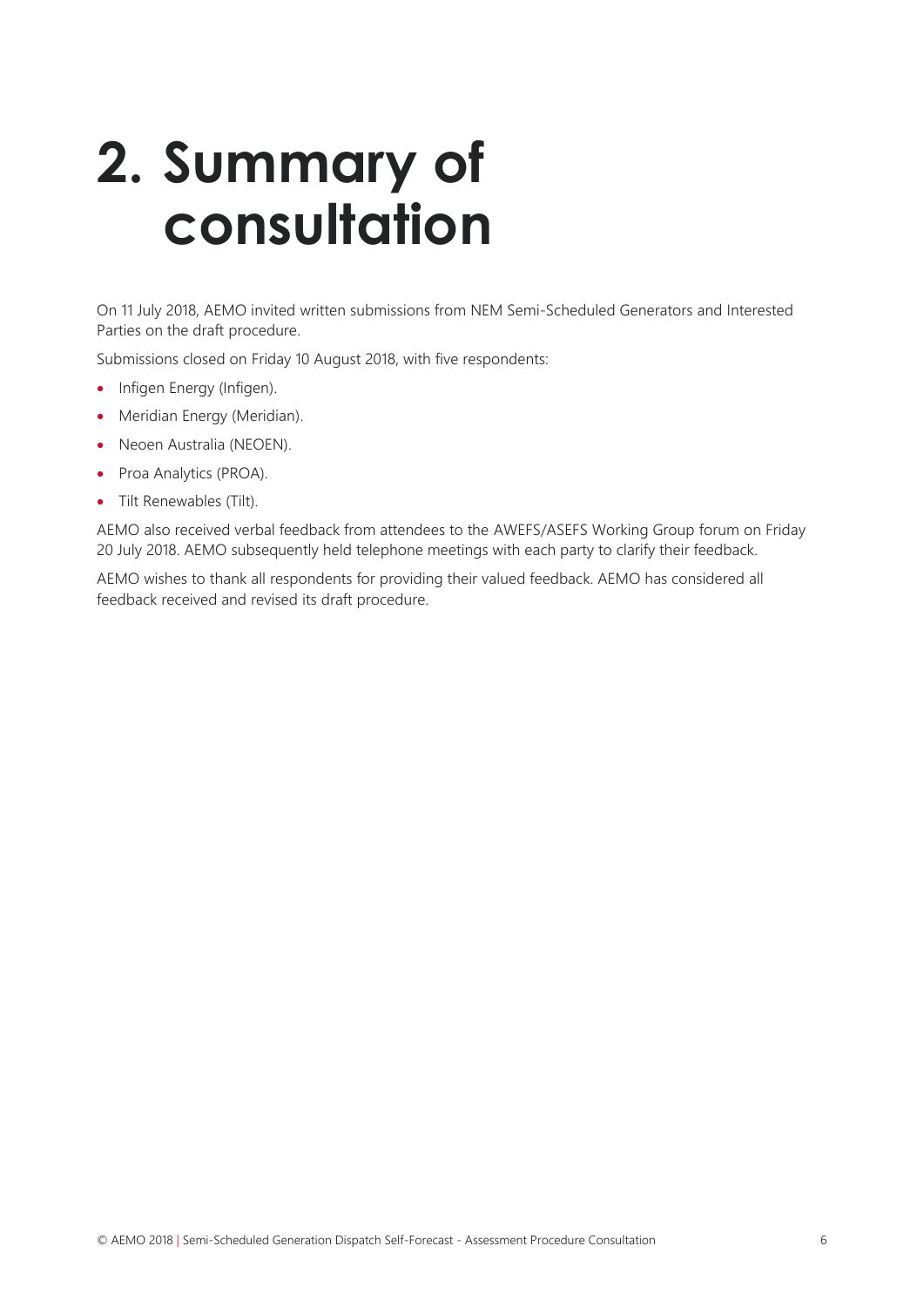# <span id="page-6-0"></span>**3. Next steps**

This document summarises stakeholder feedback on the draft procedure (including responses to specific questions posed by AEMO within the draft procedure) and AEMO's response to that feedback.

This has resulted in changes to the initial draft procedure, herein referred to as the "revised procedure".

AEMO has published the revised procedure here: [https://www.aemo.com.au/Stakeholder-](https://www.aemo.com.au/Stakeholder-Consultation/Industry-forums-and-working-groups/Other-meetings/Market-Participant-5-Minute-Self-Forecast)[Consultation/Industry-forums-and-working-groups/Other-meetings/Market-Participant-5-Minute-Self-](https://www.aemo.com.au/Stakeholder-Consultation/Industry-forums-and-working-groups/Other-meetings/Market-Participant-5-Minute-Self-Forecast)[Forecast](https://www.aemo.com.au/Stakeholder-Consultation/Industry-forums-and-working-groups/Other-meetings/Market-Participant-5-Minute-Self-Forecast)

AEMO is now seeking written feedback on the revised procedure from NEM Scheduled and Semi-Scheduled Generators and Interested Parties, by Wednesday 28 November 2018.

Based on feedback, AEMO aims to publish the final Semi-Scheduled Generation Dispatch Self-Forecast Assessment Procedure in mid-December 2018.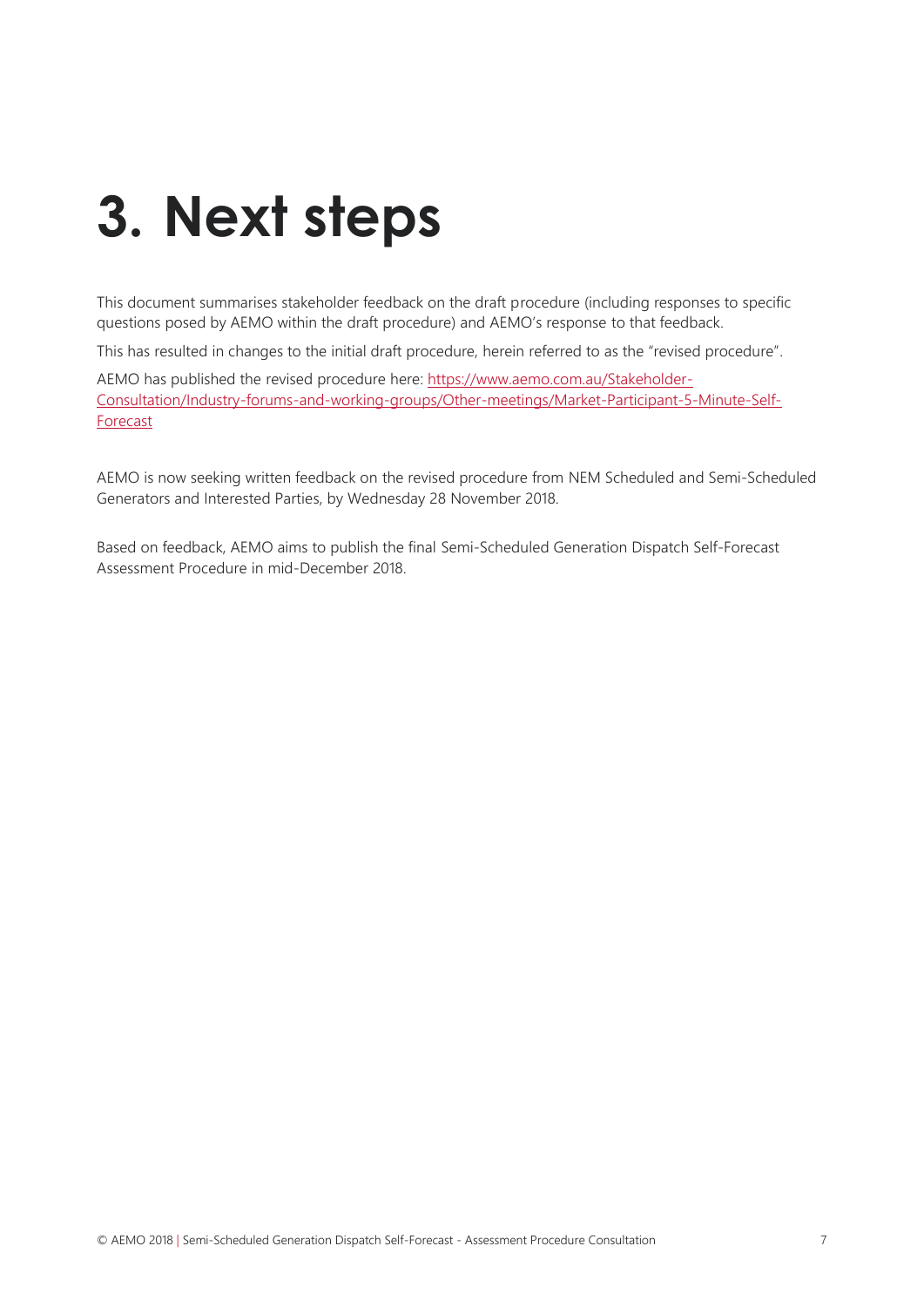# <span id="page-7-0"></span>**4. Stakeholder feedback**

### <span id="page-7-1"></span>4.1 Assessment process

#### 4.1.1 Draft proposal

The draft procedure proposed a two-stage process to assess SFs for use in dispatch:

- 1. Initial assessment process:
	- AEMO assesses the reliability of the SF process.
	- AEMO assesses the relative accuracy of the SF compared to AWEFS/ASEFS forecast over the initial assessment window.
- 2. Ongoing assessment process:
	- AEMO assesses each week the relative accuracy of the SF compared to AWEFS/ASEFS forecast over the ongoing assessment window
	- AEMO control room monitors the SF for gross errors to the extent they cause, or could cause, a threat to system security (as currently done for AWEFS/ASEFS)

AEMO repeats the initial assessment process weekly until the SF passes both the reliability and accuracy tests, whereby the SF is eligible for AEMO acceptance by unsuppressing the SF for use in dispatch. If the SF fails the weekly assessment, or the control room determines the SF is grossly in error causing system security issues, AEMO rejects (suppresses) the SF and it is not used in dispatch until it passes the next weekly assessment.

Note that a participant can choose to submit multiple SFs for a farm<sup>3</sup> that reflect different forecasting models, however only the unsuppressed SF with the highest forecast priority<sup>4</sup> prior to gate closure may be used in dispatch. A participant does not need to suppress all the SFs from existing models before submitting a SF from a new model for assessment and use in dispatch. Instead, they can choose to demote the forecast priorities of all existing SF models below that of the new SF model.

#### 4.1.2 Feedback

 $\overline{a}$ 

Infigen supported the draft proposal for a rolling 12-week initial assessment and an ongoing assessment comprising a 4-week assessment window to suppress a SF and a 1-week assessment window to unsuppress a SF, adding the process should be automated in the long term.

However, Infigen offered a preferred approach – an automated rolling 60-minute evaluation:

- Automatic switching between the SF and AWEFS/ASEFS forecasts depending on which has been producing more accurate results.
- A switching hysteresis, to prevent forecasts switching too frequently.

Infigen noted their preferred approach gave less weighting to which forecast was more accurate over the longer term, because the purpose of 5-minute self-forecasting was to get the most accurate forecast at any point in time.

© AEMO 2018 | Semi-Scheduled Generation Dispatch Self-Forecast - Assessment Procedure Consultation 8

<sup>&</sup>lt;sup>3</sup> In this document, "farm" refers to the relevant semi-scheduled generating unit

<sup>4</sup> For example, in a SF submission an unsuppressed SF assigned a "forecast priority" value = 2 is used in dispatch ahead of an unsuppressed SF with "forecast priority" value = 1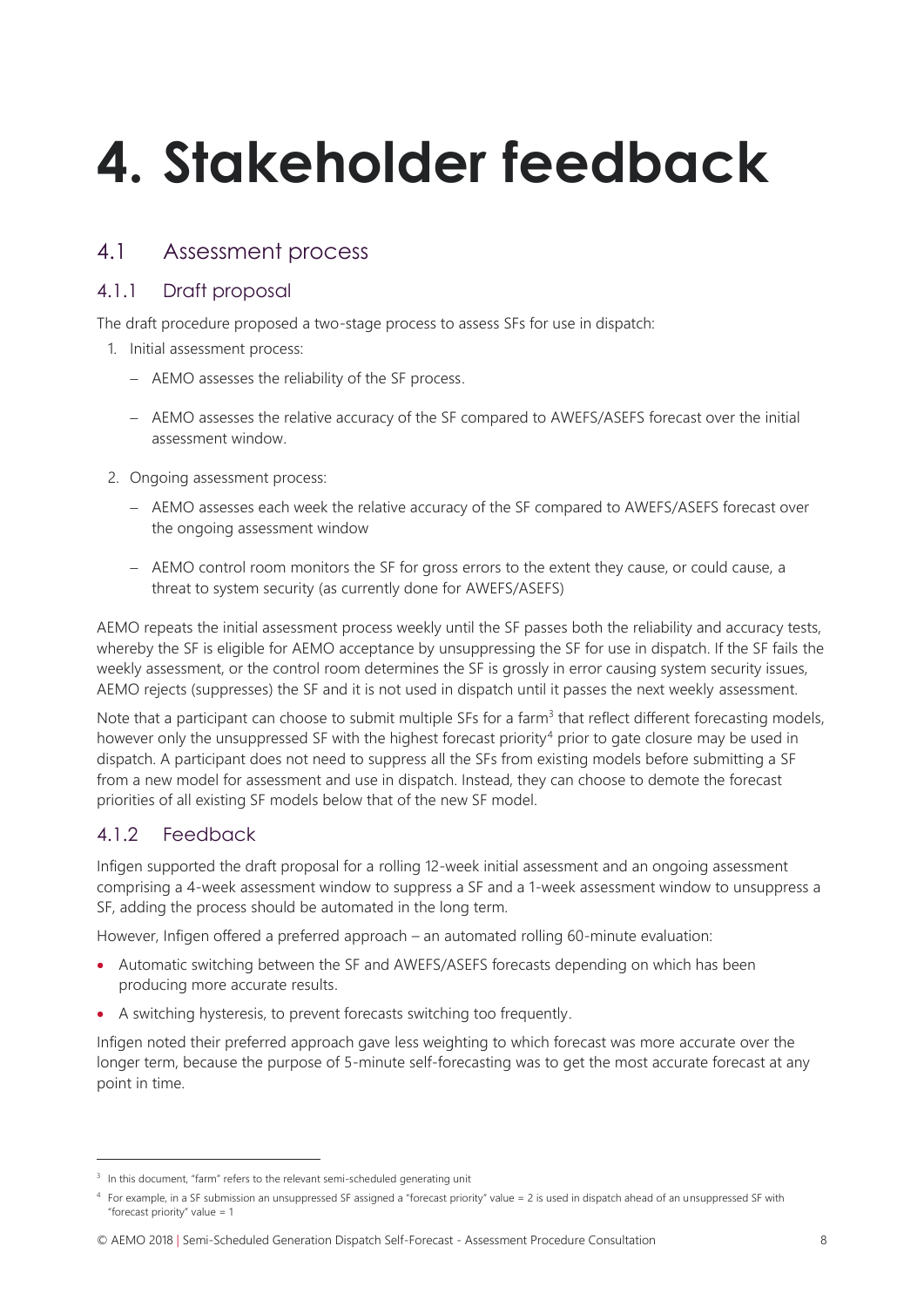Infigen was concerned that AEMO would treat a grossly inaccurate SF differently if it was proactively suppressed by the participant rather than by the AEMO control room. Infigen added that AEMO should be encouraging self-awareness of an inaccurate SF.

NEOEN asked whether AEMO would assess any SFs that were not submitted to Pre-Production<sup>5</sup>, considering that the 12-week initial assessment would likely only capture the performance of the early forecasting models, with other forecasting models expected to be progressively implemented over time.

PROA considered that AEMO should accelerate the initial assessment process for a new SF from a proven third party forecast provider if it is based on the same forecasting model as a SF for an existing farm that AEMO has already accepted for use in dispatch.

PROA noted the AWEFS/ASEFS forecast for a new farm only requires four weeks to implement and suggested the initial assessment window for a SF should also be four weeks, rather than the proposed 12 weeks.

#### 4.1.3 AEMO response

AEMO disagrees with Infigen's alternative proposal to replace the proposed ongoing weekly assessments with an automated 60-minute rolling assessment, because this would result in forecasts switching too frequently depending on prevailing conditions. AEMO notes that Infigen did not suggest a design to avoid this occurring.

AEMO will consider Infigen's suggestion of an automated rolling assessment as part of a future review of the process. As part of this review, AEMO will consider the value of implementing a very short-term online assessment to assist the AEMO control room in detecting grossly inaccurate forecasts.

As NEOEN observes, AEMO's initial assessment would only be based on the overall performance of the SF over that period, rather than the underlying performance of the individual forecasting models. However, AEMO expects that the forecast provider would perform their own assessment of each new forecasting model within their own systems (and potentially in AEMO's Pre-Production environment) before deciding to unsuppress their model forecast within AEMO's Production environment for AEMO's assessment and potential use in dispatch. AEMO has revised the draft procedure to clarify this expectation.

AEMO supports Infigen's suggestion that the participant should be encouraged to pro-actively suppress a grossly inaccurate SF before the AEMO control room suppresses it. Under the draft procedure, if the AEMO control room suppresses a grossly inaccurate SF it remains suppressed until AEMO's next weekly assessment, whereas if the participant suppresses that SF (rather than AEMO) and this resolves the issue then the participant can choose when to unsuppress that SF once they have addressed the underlying issue.

Note that AEMO proposes to revise the ongoing monitoring process in the draft procedure, to make it clear that the AEMO control room can suppress a Dispatch forecast (either SF or AWEFS/ASEFS forecast) if it is grossly inaccurate and is causing, or could cause, market or power system security issues, rather than only power system security issues. This aligns with AEMO's current practice for suppressing an AWEFS/ASEFS forecast.

AEMO does not support PROA's view that AEMO should accelerate the initial assessment of a SF for a new farm that uses a "type-tested" forecasting model, because:

- AEMO is not aware of the confidential details of each individual forecasting model, its inputs and the supporting algorithms. Hence AEMO must treat each as a unique "black box" for assessment purposes.
- A SF is potentially based on multiple forecasting models developed and managed by potentially multiple third-party providers, whereas the AWEFS/ASEFS forecasting models are developed and managed by a single vendor contracted to AEMO. Hence AEMO is more familiar with the underlying design of the AWEFS/ASEFS forecasting model and its inputs and has greater confidence in its expected performance.
- AEMO is not only assessing the overall performance of the forecasting model and supporting algorithms, but also the quality and reliability of the unique inputs to that forecast model and their impact on

 $\overline{a}$ 

<sup>5</sup> AEMO interprets this as referring to Production.

<sup>©</sup> AEMO 2018 | Semi-Scheduled Generation Dispatch Self-Forecast - Assessment Procedure Consultation 9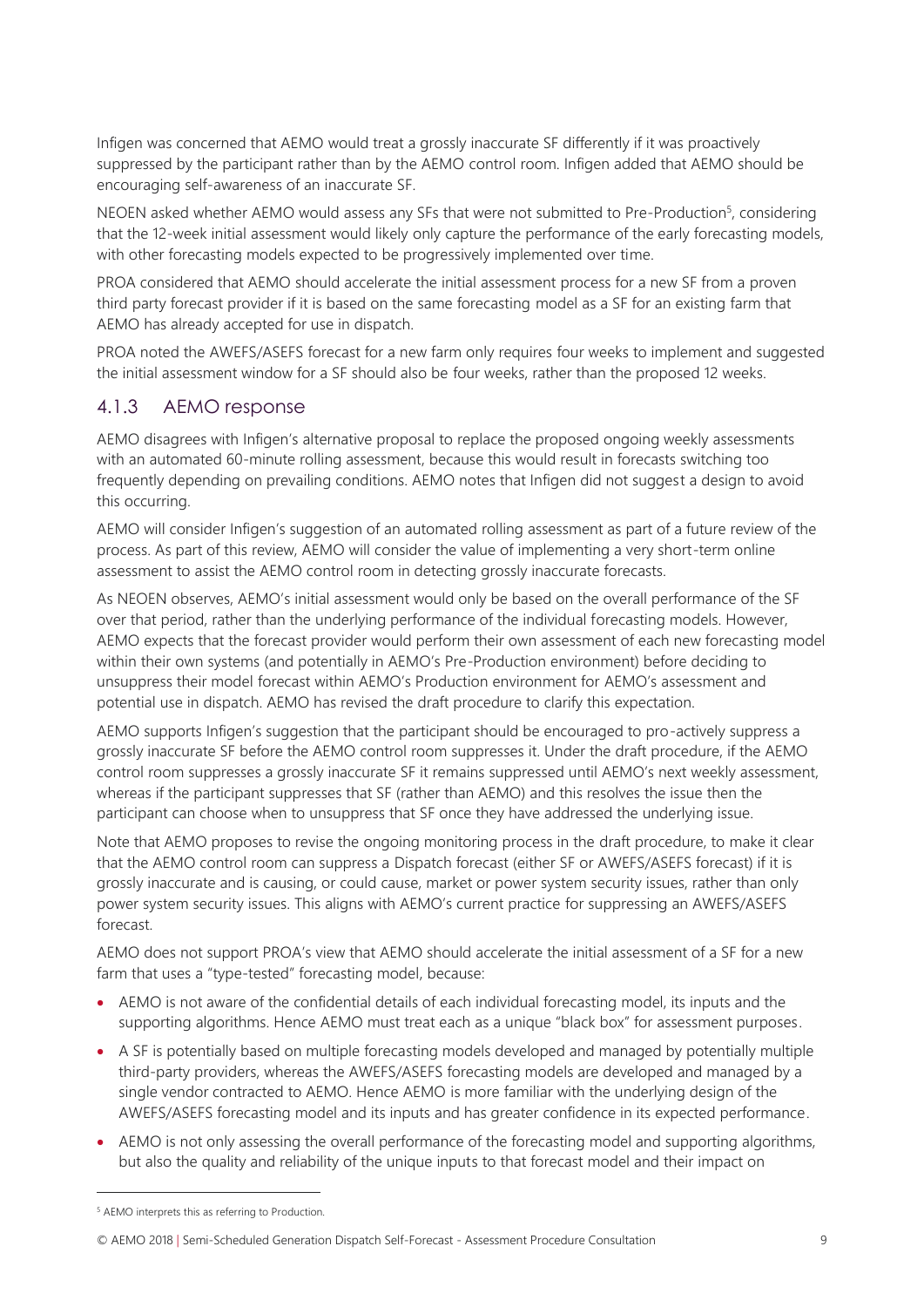performance. Note that AEMO does not request its AWEFS/ASEFS vendor to commence development of a forecasting model for a new farm until the critical inputs to that model are good quality and reliable, a process that takes up to four weeks post-energisation.

AEMO has revised the draft procedure to add a new "Participant Dispatch Self-Forecast" section.

This section will provide a definition for the Participant Dispatch Self-Forecast (SF) and clarify the roles and responsibilities of AEMO and the participant, as follows:

- AEMO may use the SF in dispatch if satisfied that it meets the reliability and accuracy requirements described in this procedure.
- AEMO expects the participant would have already tested any new forecasting model underlying their SF before submitting it to AEMO for assessment and use in dispatch.
- AEMO expects each SF submission to include the unique Model ID assigned by AEMO that is associated with each underlying forecasting model. However, AEMO will only assess the overall SF performance for use in dispatch, and not differentiate between different model forecasts.
- AEMO only intends to interact with the relevant participant in respect of its SF, and not via any of their third-party forecast providers.
- The relevant participant is responsible for coordinating the provision of SF from their forecast providers.

AEMO has revised the assessment process in the draft procedure, as follows:

- AEMO will only assess SF data collected within its Production environment.
- Participant will advise the earliest dispatch interval after which AEMO should include SF in its initial assessment.

AEMO has revised section 6. "Ongoing Monitoring for System Security" in the draft procedure, to:

- Rename section to "Ongoing Monitoring for Gross Errors" and insert the following paragraph: "The AEMO control room monitors the SF and AWEFS/ASEFS Dispatch forecasts for gross errors and may suppress the relevant forecast if their use in dispatch is causing, or could cause, market or power system security issues."
- Make it clear that AEMO may suppress a SF until the next weekly assessment, unless the relevant participant has already chosen to do so.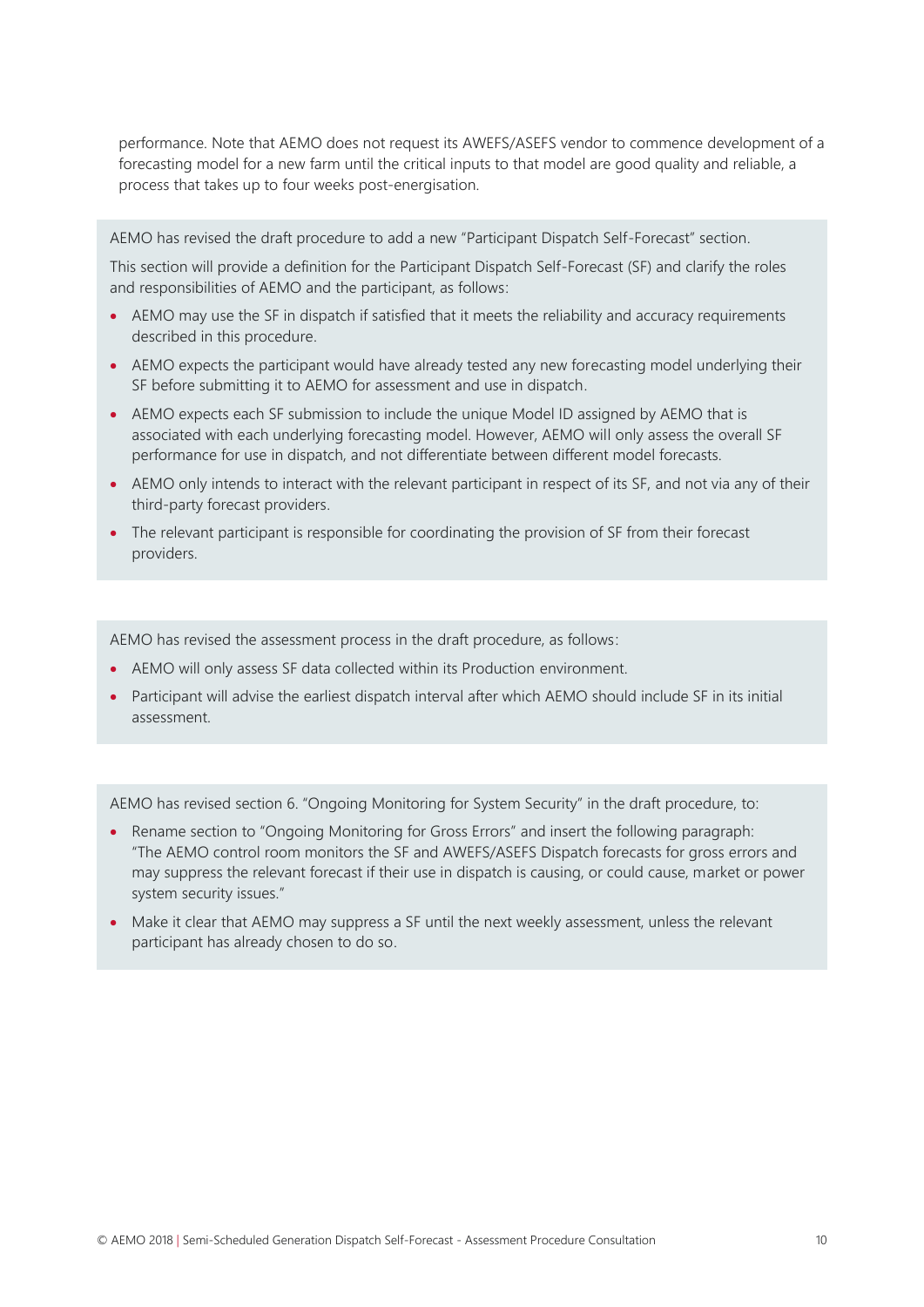## <span id="page-10-0"></span>4.2 Assessment pre-requisites

#### 4.2.1 Draft proposal

The draft procedure proposed that, before AEMO could undertake an initial assessment, an unsuppressed SF must be received for at least 99% of all intervals over the 12-week assessment window.

#### 4.2.2 Feedback

Infigen and Meridian disagreed with the draft proposal and considered the 99% minimum availability requirement prior to undertaking an initial assessment was too stringent.

Infigen considered the minimum availability requirement was too stringent because it:

- Potentially disadvantaged participants who actively suppress their SFs over periods where AWEFS/ASEFS was likely to produce a more accurate forecast.
- Did not make a reasonable allowance for planned forecasting system downtime (a single days' worth of outage would preclude an initial assessment).
- Infigen suggested two alternatives:
	- Lower the minimum availability requirement to 95% or less, or
	- Re-define the initial assessment window as 24,000 DI's with unsuppressed SF (excluding semi-dispatch intervals), regardless of how long this takes to accumulate.

Meridian considered the 99% minimum availability requirement was unnecessarily limiting and should not require a continuous period of 12 weeks, but "a sufficient number of data periods that are representative of plant operation". For example, during commissioning a participant might suppress its SF for more than 20% of the time.

Meridian proposed that the initial assessment window cover a minimum of eight weeks of "representative operation" and apply the minimum availability requirement to any continuous four-week period within that window.

#### 4.2.3 AEMO response

#### **Minimum DIs for SF reliability**

AEMO agrees that a forecast provider is likely to initially suppress the SF from a new forecasting model, or actively suppress the SF for an existing model under some conditions where they consider the AWEFS/ASEFS forecast performs better.

The minimum availability requirement is intended to be a measure of how reliably the participant forecasting system delivers a valid SF submission every dispatch interval, regardless of whether the participant has suppressed that SF.

AEMO agrees with Infigen and Meridian that the 99% minimum availability criterion is too stringent and should be relaxed to 95% as proposed by Infigen.

AEMO agrees with Infigen that the purpose is to assess the overall reliability of the SF submission process, not whether those SFs are also unsuppressed. AEMO will clarify that, although a new SF is initially suppressed by AEMO, if the SF remains unsuppressed by the participant (and meets the gate closure requirement) then the SF is counted towards meeting the minimum availability requirement and is used in the initial assessment.

AEMO disagrees with Meridian's proposal to apply the minimum availability requirement over any continuous four-week period within that window, which equates to the provision of a SF for only 50% of the time.

AEMO agrees with Meridian's proposal to reduce the initial window for the initial assessment process from 12 to eight weeks, although AEMO disagrees that this should reflect "representative operation", because this is open to interpretation and would likely require its own guidelines to determine. If the initial performance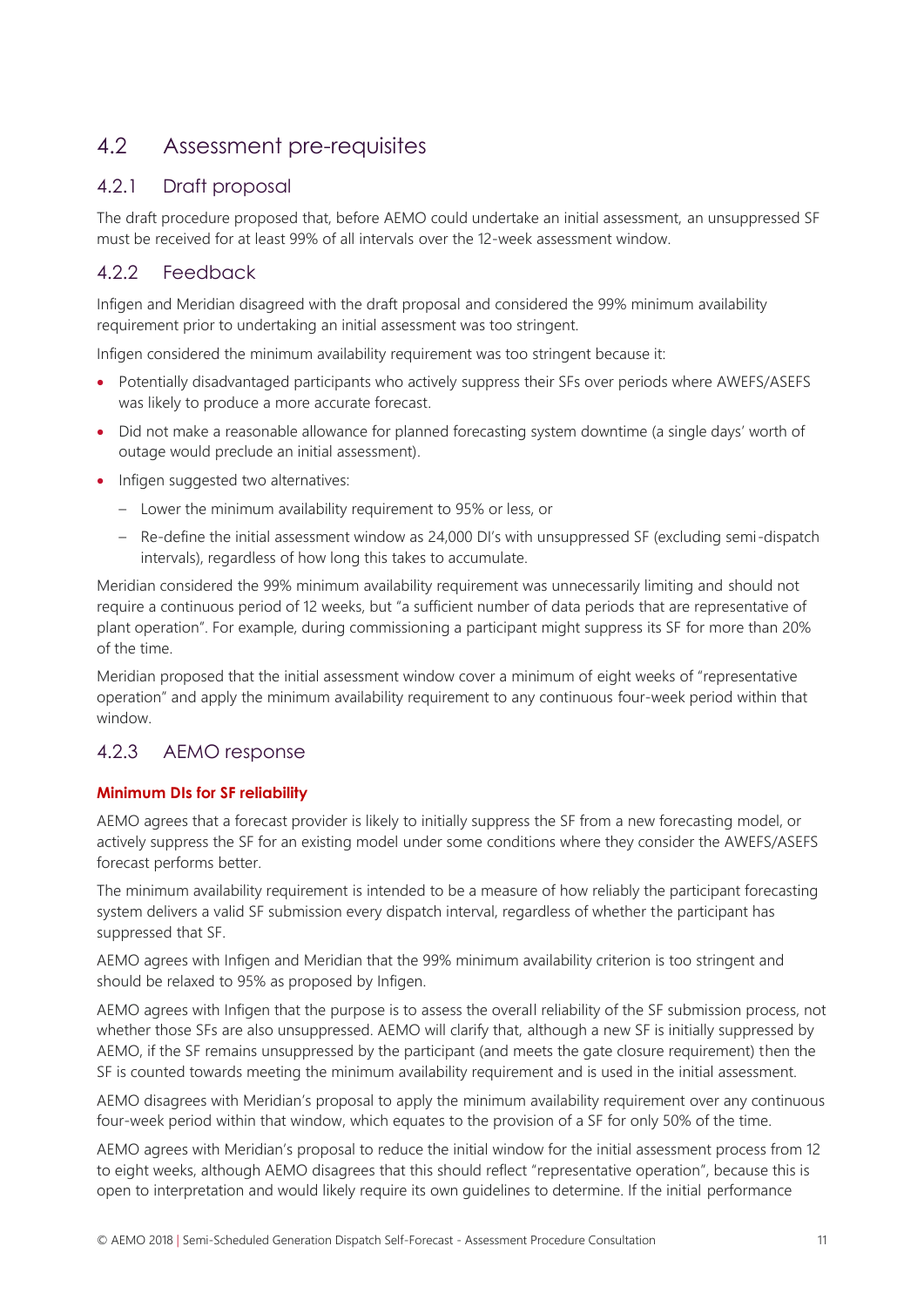assessment fails, AEMO also proposes to allow this initial eight-week window to extend each week by a further week up to a maximum of 16 rolling weeks. Beyond that, the SF assessment window would remain at 16 rolling weeks until the SF passes the initial performance assessment. AEMO considers that the increasing window would ensure there were enough valid samples for a meaningful assessment despite periods of substantial curtailment<sup>6</sup> over the initial eight-week period, while the maximum 16-week window would avoid using a SF that was too old to be relevant to the performance assessment.

#### **Minimum DIs for performance assessment**

AEMO clarifies that, if a participant has suppressed its SF, AEMO would not use it in dispatch and hence we would not include it in any forecast performance assessment.

AEMO considers that, before it can undertake any performance assessment of a SF (whether initial or ongoing), there must be a minimum number of dispatch intervals over the assessment window for which:

- There is a valid SF received within 70 seconds of gate closure that is not suppressed by the participant, and
- The relevant farm is not dispatched below its UIGF, unless AEMO received a good quality SCADA Possible Power for use as the performance benchmark.

AEMO would include all dispatch intervals that satisfy this test in its performance assessment.

AEMO proposed the second condition in response to Tilt's concerns with using SCADA Actual MW as a performance benchmark during semi-dispatch intervals, particularly where the farm's output was heavily curtailed.

Some respondents proposed that AEMO should conduct an assessment excluding all semi-dispatch intervals. However, if this were taken to the extreme, this could result in AEMO assessing forecast performance and potentially suppressing or unsuppressing the SF based on only a handful of DIs over the assessment window.

Instead, AEMO proposes that if the "Minimum DIs for Performance Assessment" test fails then AEMO would not conduct a SF performance assessment (either initial or ongoing) and would not change the status of the SF.

AEMO has revised the draft procedure, to introduce preliminary tests that must be satisfied before AEMO can undertake a SF performance assessment:

- Minimum DIs for Reliable SF test (initial assessments only):
	- For at least 95% of dispatch intervals over the current assessment window, AEMO received a SF at least 70 seconds prior to the gate closure time for the dispatch interval
- Minimum DIs for SF Performance Assessment test (initial and ongoing assessments):
	- For at least 80% of dispatch intervals over the assessment window the following criteria are satisfied
		- AEMO received an unsuppressed SF at least 70 seconds prior to gate closure time
		- Unit's energy target was greater than or equal to its UIGF (that is, the unit is not constrained off), unless the participant submitted a good quality SCADA Possible Power for the dispatch interval

As part of these changes, AEMO has revised the draft procedure to:

 $\overline{a}$ 

- Relax the minimum availability requirement from 99% to 95%, and
- Include all SFs that meet the gate closure requirement, whether suppressed or unsuppressed

<sup>6</sup> Curtailment refers to semi-dispatch intervals where the farm's energy target (dispatch level) is below its dispatch UIGF

<sup>©</sup> AEMO 2018 | Semi-Scheduled Generation Dispatch Self-Forecast - Assessment Procedure Consultation 12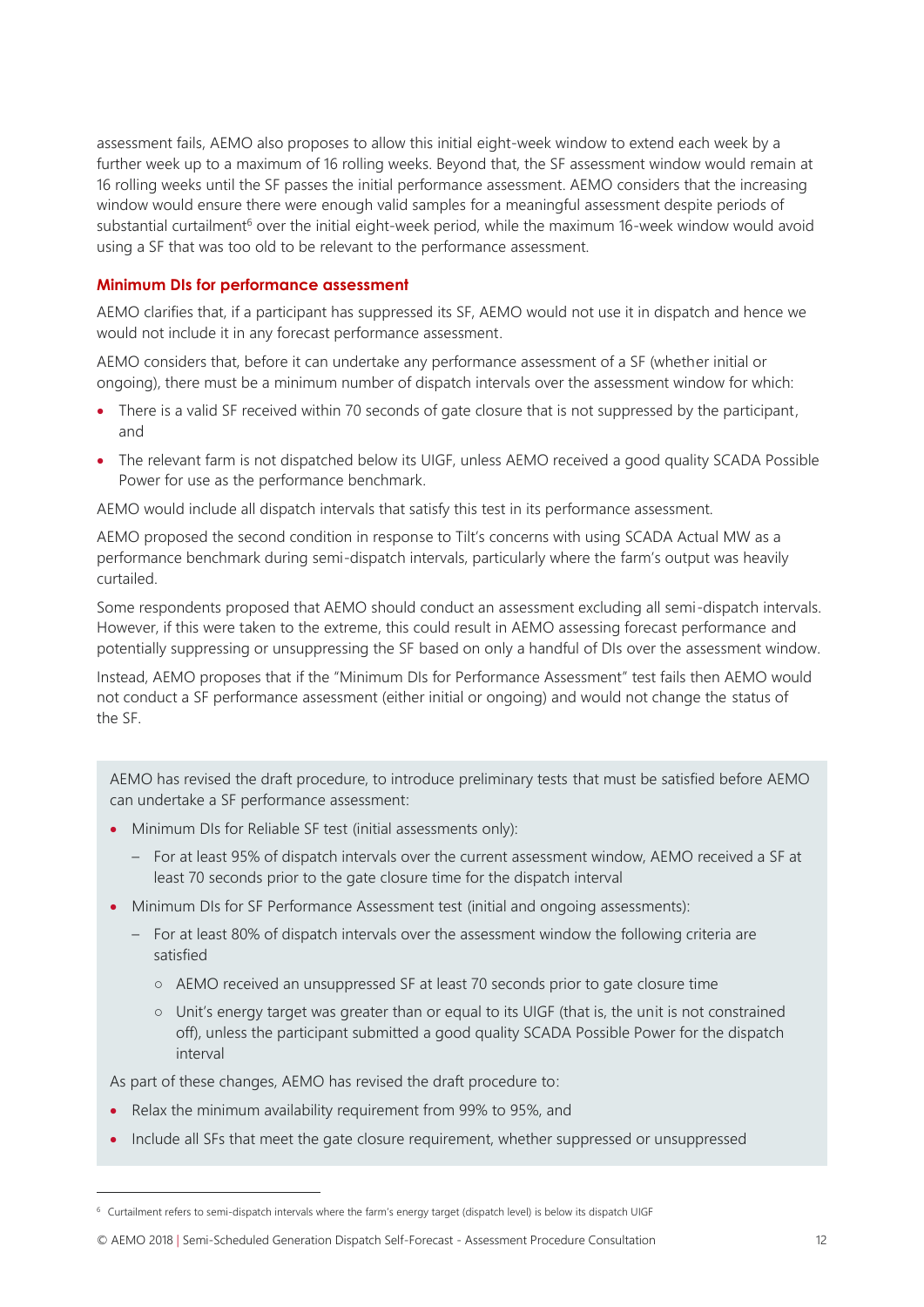# <span id="page-12-0"></span>4.3 Performance metric

#### 4.3.1 Previous workshop

In the previous workshop, there was broad agreement to using Mean Absolute Error (MAE) as the performance metric, although some suggested using MAE as a normalised percentage of installed capacity. There were also suggestions to use the Root Mean Squared Error (RMSE).

### 4.3.2 Draft proposal

The draft procedure proposed to measure the accuracy of the SF and AWEFS/ASEFS forecast using the MAE and RMSE of each forecast against either SCADA Actual MW or SCADA Possible Power.

For each dispatch interval, the assessment is based on the latest, highest priority unsuppressed SF received at least 70 seconds before the gate closure for that interval. The AWEFS/ASEFS forecasts already meet that gate closure requirement.

For dispatch intervals where the AWEFS/ASEFS forecast is unavailable or suppressed by AEMO7, SF accuracy is measured against the accuracy of the default persistence forecast which is the SCADA Actual MW.

AEMO posed these specific questions in this area<sup>8</sup>:

- 1. What other validations should AEMO perform on the sample data?
- 2. Should AEMO use a probability of exceedance (POE) error measure (in place of the RMSE measure) to indicate forecast accuracy for large ramping events? If so, what POE would be appropriate? The 99% POE error<sup>9</sup> ?
- 3. Are there other performance metrics that would be appropriate? Specifically, what metrics are useful for quantifying ramping events? Should there be a time-of-day specific error measure?

#### 4.3.3 Feedback

Infigen, NEOEN, and PROA supported the draft proposal to use the MAE and RMSE performance metrics. NEOEN added that the RMSE metric could be complemented by an error bias check, and that a POE error metric might be more useful for solar farms.

Meridian and Tilt considered the performance metric should place greater weight on large forecast errors. Meridian proposed either using the RMSE metric alone, or to combine it with a MAE metric with a higher error exceedance threshold. Tilt proposed to combine the MAE metric (with a small error exceedance threshold) with a POE error metric rather than a RMSE metric.

Meridian and NEOEN considered all metrics should be reviewed and refined over time with more selfforecasting experience.

Infigen considered the MAE and RMSE metrics were sufficient because the assessment process should not be too complicated at its inception.

Meridian suggested to only use the RMSE metric because it is more sensitive to larger (and therefore more relevant) errors, adding the MAE metric only makes the test less relevant and does not improve the ability to assess relevant forecasting accuracy. Further, if AEMO were to include the MAE metric, then it must have a wider error exceedance threshold than the RMSE otherwise the MAE metric would overwhelm the benefits of using the RMSE metric.

Meridian added there was insufficient evidence that the RMSE metric was better than a POE error metric and suggested that AEMO monitor this to see how the different measures perform once the systems have been in place for some time. They suggested there may be value in AEMO reporting those periods where NEMDE

 $\overline{a}$ 

<sup>7</sup> Typically, this occurs during the initial commissioning of a new farm, or if the forecast is grossly inaccurate during weather events.

<sup>&</sup>lt;sup>8</sup> Appearing as questions 1, 4, and 5 respectively in the draft procedure.

<sup>&</sup>lt;sup>9</sup> This is a typo. The question should have read: "The 1% POE error".

<sup>©</sup> AEMO 2018 | Semi-Scheduled Generation Dispatch Self-Forecast - Assessment Procedure Consultation 13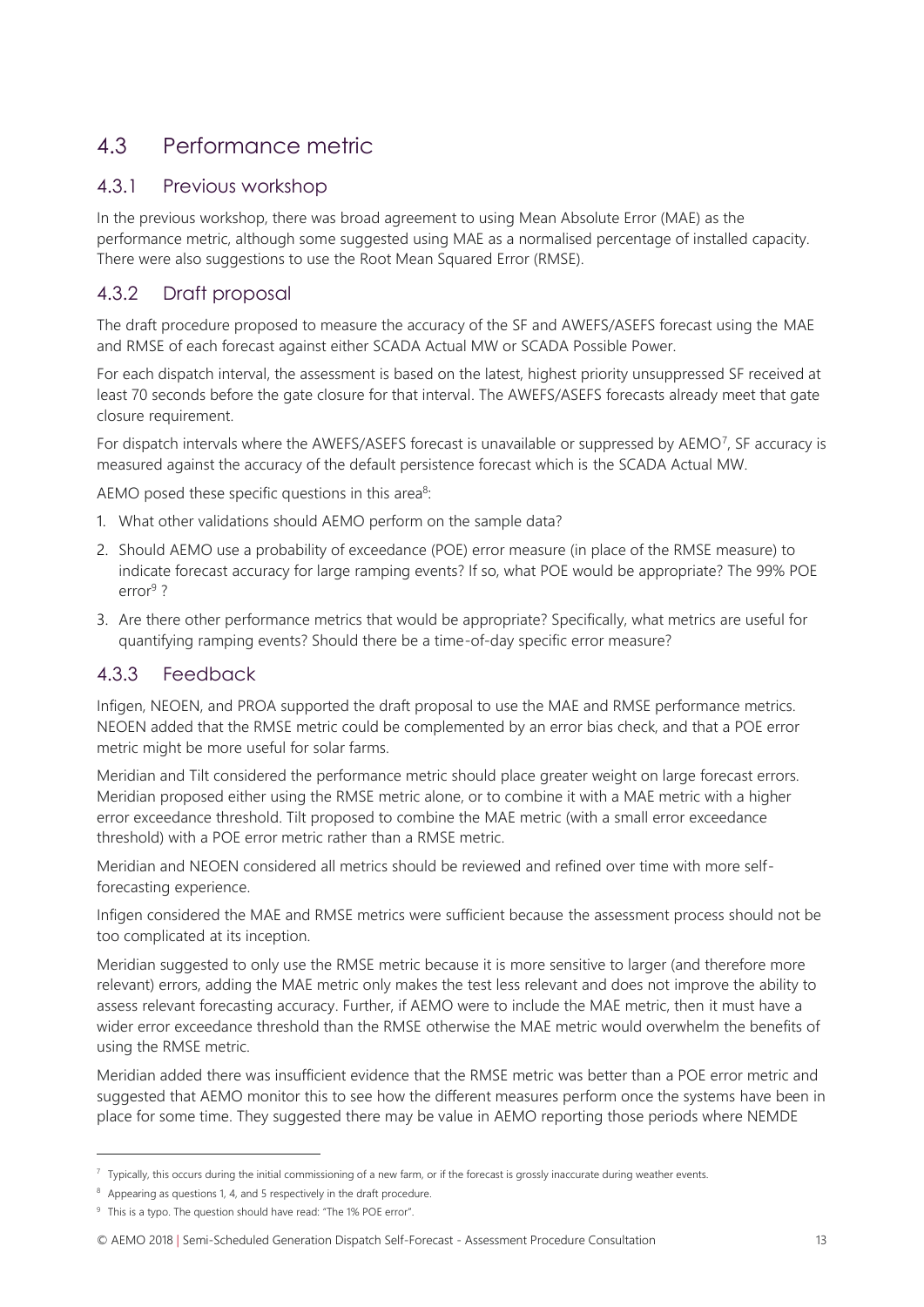produced dispatch outcomes likely to impact forecasting performance (for example, semi-dispatch caps with large variations, or significant price changes likely to induce responses).

NEOEN suggested that AEMO treat the proposed metrics as guidelines not rules which are subject to refinement over time once SF data starts to flow. They added that an additional bias check might be useful, with a slightly higher RMSE but low bias preferred over a lower RMSE but high bias.

NEOEN considered the POE error metric might be more valuable for solar farms with its larger ramps.

PROA considered the draft proposal of using MAE and RMSE metrics was sufficient, and that a POE error metric approach was not required.

Tilt considered that, although a comparison on average performance (MAE/RMSE) indicates the overall accuracy of a SF under "ordinary conditions", it did not completely assess the power system security benefits that arise from improved forecasting of outlier wind events such as:

- High wind speed cut-out.
- High temperature cut-out / de-rating.
- Wind sector management.
- Fast moving weather patterns (clouds, winds, temperature).

Tilt added that using a simple average performance metric across all periods would "swamp" forecast performance during relatively infrequent outlier events when forecast improvements provide greatest benefit to power system security. In many cases, outlier events such as wind direction changes can affect multiple sites, further increasing the impact of poor forecasts on power system security.

Tilt suggested a separate assessment of error outliers to accurately assess and reward the benefits to power system security, with an error threshold selected using a histogram of output volatility during unconstrained dispatch intervals. Tilt did not suggest how to select the error threshold from that histogram.

#### 4.3.4 AEMO response

AEMO agrees with Infigen, NEOEN, and PROA that the MAE and RMSE performance metrics should be used as the basis for accepting SF for use in dispatch.

AEMO disagrees with Tilt that the RMSE error metric should be replaced by a POE error metric, because there is insufficient evidence that the RMSE metric would under-weight the larger errors.

AEMO disagrees with Meridian and Tilt that a SF should be considered as performing better than the AWEFS/ASEF forecast if its average error exceeds AWEFS/ASEF by a small threshold when assessed over a sufficiently long window, because this means that AEMO would potentially be using a worse forecast in dispatch.

However, as suggested by Meridian and NEOEN, AEMO will work with stakeholders to review the effectiveness of the SF assessment process (including metrics, benchmarks, thresholds, and exclusions) after gaining sufficient experience with self-forecasting.

As part of that review, AEMO would consider whether to integrate bias and POE error into the performance metrics, as suggested by NEOEN and Tilt.

AEMO will use the proposed MAE and RMSE metrics, and not revise its draft procedure.

However, given the different views on the appropriate metric, AEMO will review the effectiveness of the SF assessment process (including metrics, benchmarks, thresholds and exclusions) after gaining sufficient experience with the use of self-forecasts in dispatch.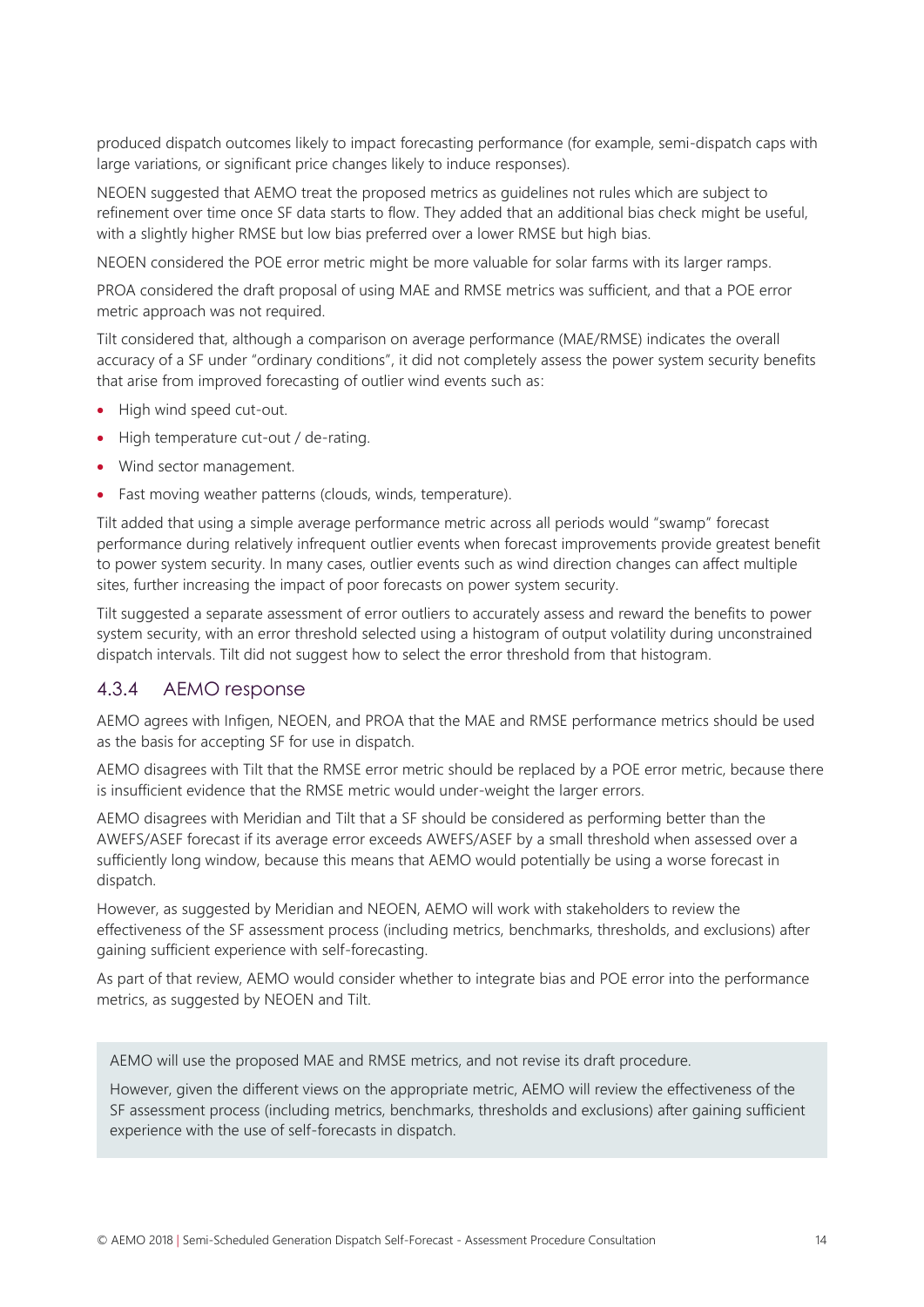# <span id="page-14-0"></span>4.4 Performance benchmark

#### 4.4.1 Previous workshop

In the previous workshop, stakeholders held different views on the appropriate performance benchmark, with some suggesting comparing forecasts against the persistence (do nothing) forecast based on SCADA Actual MW.

Several stakeholders disagreed with the use of SCADA Possible Power as a benchmark during semi-dispatch intervals, noting that it is defined at the vendor/OEM's discretion making it inconsistent between facilities and potentially an unreliable benchmark. Some of those stakeholders suggested excluding all semi-dispatch intervals from performance assessment

AEMO disagreed with excluding all semi-dispatch intervals from the performance assessment, as the absence of such monitoring for unconstrained forecasts would unduly expose AEMO to the risk of scheduling errors.

#### 4.4.2 Draft proposal

The draft procedure proposed to measure the accuracy of the SF and AWEFS/ASEFS forecast using the MAE and RMSE of each forecast compared to:

- Maximum of (0, SCADA Actual MW) outside semi-dispatch intervals.
- Maximum of (0, SCADA Actual MW, SCADA Possible Power) during semi-dispatch intervals.

If SCADA Possible Power is unavailable or not good quality, forecasts are compared to SCADA Actual MW.

If SCADA Actual MW was unavailable or not good quality, forecasts are compared to the energy target from the previous dispatch interval, which is always good quality.

AEMO will define the optional SCADA Possible Power in the Energy Conversion Model (ECM) as the real-time now-cast estimate of unconstrained intermittent generation.

#### 4.4.3 Feedback

Infigen and Tilt opposed the draft proposal to use SCADA Possible Power as a forecast performance benchmark during semi-dispatch intervals.

Infigen also opposed using SCADA Actual MW as a forecast performance benchmark during semi-dispatch intervals, whereas Tilt were opposed to using SCADA Actual MW only during those semi-dispatch intervals where the farm output was deeply curtailed.

Infigen considered all assessments should exclude all semi-dispatch intervals

Infigen considered that using SCADA Possible Power as a forecast benchmark would encourage inaccurate forecasting particularly when farm output is heavily curtailed by more than, say, 10%. This is because Possible Power is assumed to lie between the AWEFS/ASEFS forecast and Actual MW, hence there is an incentive to provide a SF marginally lower than the AWEFS/ASEFS forecast to ensure the SF is considered more "accurate".

Infigen asked whether the SCADA Possible Power, if used as a forecast benchmark, would be taken at around the time that the SF applied.

Infigen further considered that using SCADA Actual MW as a forecast benchmark would encourage extremely inaccurate forecasting because it would incentivize the generator to provide a SF as close to SCADA Actual MW as possible to be deemed more 'accurate' than the AWEFS/ASEF forecast.

Tilt strongly opposed using SCADA Possible Power as a forecast performance benchmark during semidispatch intervals, because it is:

- An algorithmically-derived estimate with no quarantee on its accuracy, particularly during outlier events, and suffers the same modelling issues as any other forecast.
- Manufacturer- and model-specific, and not within the easy reach of the participant to improve.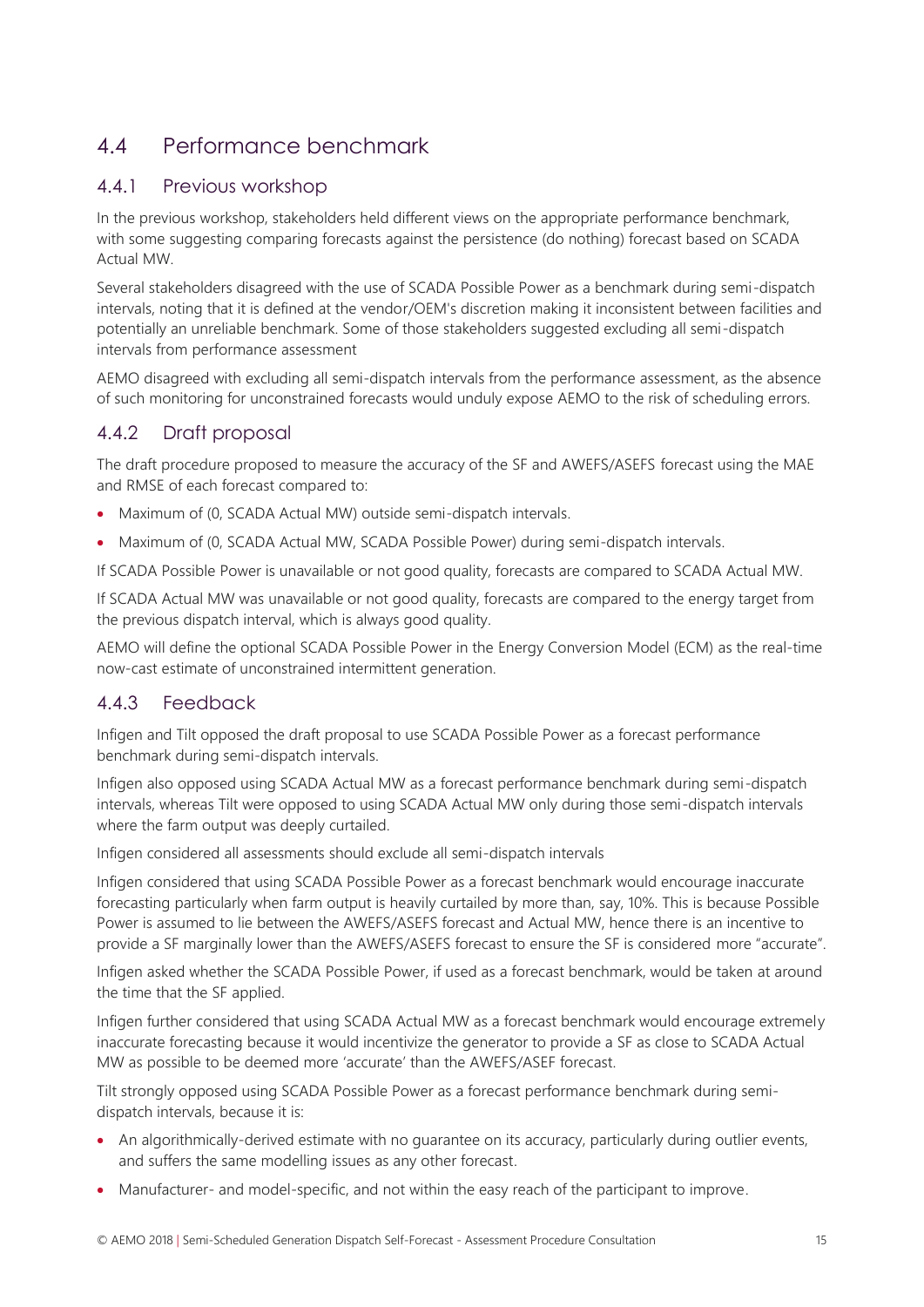• Not guaranteed to account for high-wind cut-out, wind-direction effects, or wind-sector management, all the outliers a SF would strive to improve.

Tilt added that it did not make sense to dedicate manufacturers' resources in developing a Possible Power algorithm for use as a performance benchmark against a similar algorithm that would already be developed for producing the SF. Tilt instead suggested that the now-cast estimate from the SF algorithm itself would be a better performance benchmark than the Possible Power estimate developed by the manufacturer.

Tilt was also concerned with the draft proposal using SCADA Actual MW as the benchmark during semi-dispatch intervals if the SCADA Possible Power was unavailable or bad quality, because in a deep-curtailment situation this would effectively compare an unconstrained forecast to a constrained forecast, a comparison of no value.

Tilt proposed an alternative approach for assessing forecast performance against SCADA Actual MW during semi-dispatch intervals which depends on the level of curtailment:

- In pre-operation and operation with deep curtailment  $10$ :
	- AEMO visually compares the SF versus AWEFS, to look for general agreement and outliers
- In pre-operation (AWEFS used in dispatch), but farm not curtailed:
	- AEMO only includes outlier errors in assessment:
		- Bad outliers (SF error is far higher than AWEFS error)
		- Good outliers (SF error is far lower than AWEFS error) for example, when wind direction has an impact
- In operation (SF used in dispatch), but farm not curtailed:
	- AEMO assesses SF error against a threshold using an average and outlier assessment, with thresholds derived from a histogram of output volatility during unconstrained dispatch intervals.
	- This would be a one-sided test (SF error is far higher than AWEFS error), because a SF that is too low is hidden by the farm's output being limited to the incorrectly low SF. It would be instructive in quantifying assessment thresholds to look at the existing gap between the actual MW and the AWEFS forecast in this situation.

#### <span id="page-15-0"></span>4.4.4 AEMO response

 $\overline{a}$ 

AEMO agrees with Tilt that the SCADA Actual MW should not be used as a forecast performance benchmark during semi-dispatch intervals when the farm output is curtailed.

However, AEMO still sees value in using the SCADA Possible Power as the performance benchmark during such intervals and disagrees with Tilt and Infigen that those intervals should be excluded from the assessment.

AEMO does not accept Infigen's assumption that Possible Power "lies between actual park MW and the forecasts", or how the generator could reliably create a SF that is marginally lower than the AWEFS/ASEFS forecast during semi-dispatch intervals. If the generator were to systematically under-forecast to ensure continued use in dispatch this would result in over-curtailment, an undesirable outcome and not sustainable.

AEMO notes that a generator might be incentivised to create a SF marginally higher than its Possible Power and then over-estimate both during semi-dispatch intervals so that the SF is always assessed as more "accurate" than the AWEFS/ASEFS forecast. However, this would result in AEMO using a SF that is worse than AWEFS/ASEFS during semi-dispatch intervals, particularly where the farm is not curtailed and is generating well below its SF, potentially causing market or power system security issues and resulting in the AEMO control room suppressing the SF.

<sup>10</sup> AEMO understands "pre-operation" and "operation" to mean intervals where AWEFS/ASEFS and SF is used as dispatch UIGF, respectively.

<sup>©</sup> AEMO 2018 | Semi-Scheduled Generation Dispatch Self-Forecast - Assessment Procedure Consultation 16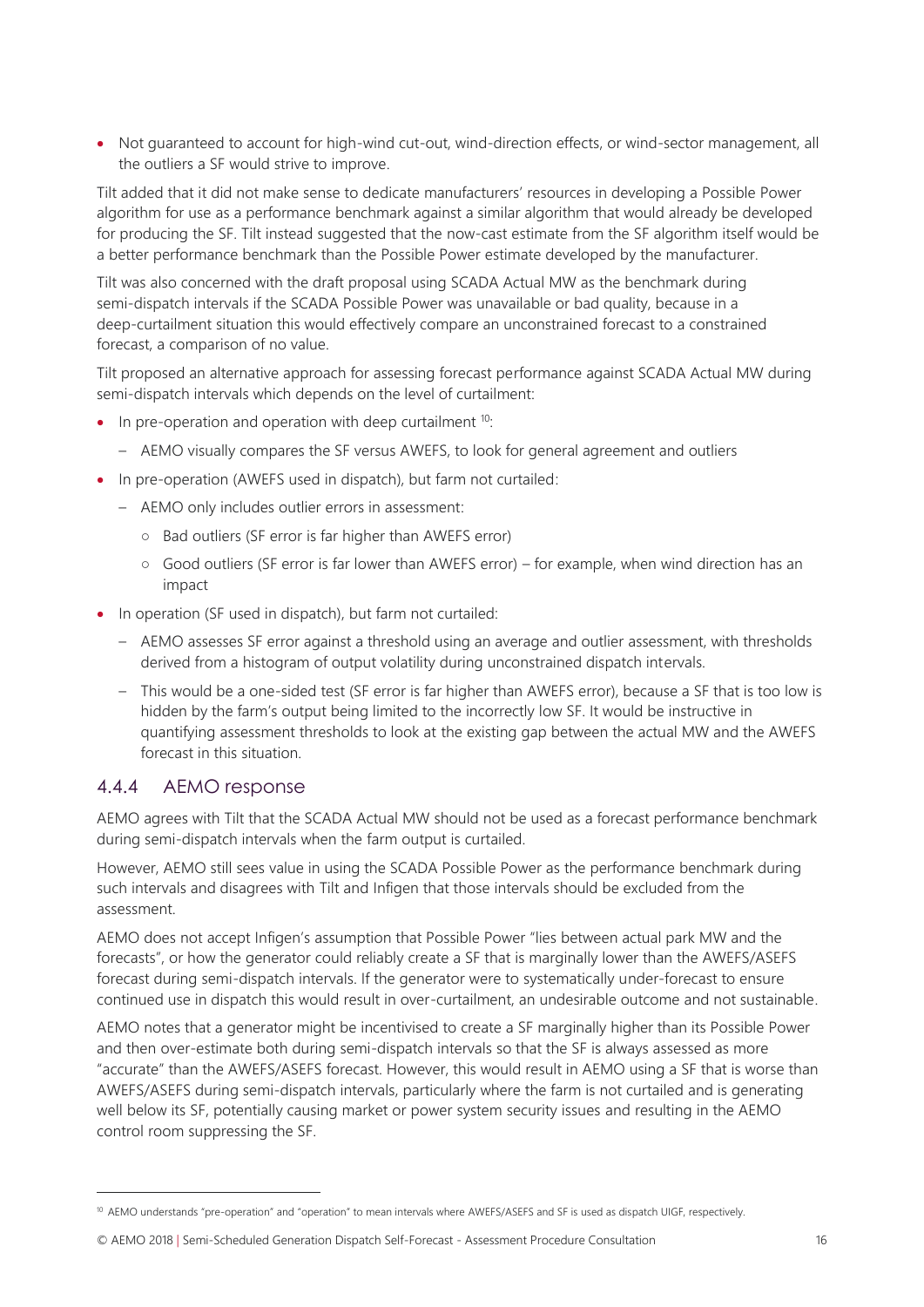To Infigen's question, AEMO confirms that the SCADA Possible Power (and the SCADA Actual MW) used in forecast performance assessments are taken at the end of each 5-minute dispatch interval, the same time as the SF (and AWEFS/ASEF forecast) applies.

AEMO accepts Tilt's concerns with the accuracy of the Possible Power algorithm developed by the manufacturer and agrees with Tilt that a viable alternative might be to develop the now-cast estimate from the SF algorithm itself. AEMO has no preference for who implements the Possible Power algorithm or how it is implemented.

AEMO proposes to only exclude curtailed dispatch intervals<sup>11</sup> from its performance assessments where the relevant farm's SCADA Possible Power is either not provided or not good quality in that dispatch interval.

AEMO has revised the performance benchmarks in initial and ongoing assessments of the draft procedure, as follows:

- Use SCADA Actual MW as a performance benchmark for dispatch intervals where the unit energy target is not less than the dispatch UIGF (that is, not curtailed)
- For all other dispatch intervals, either:
	- Use the SCADA Possible Power as the benchmark in the performance assessment if it is available and good quality; or
	- Exclude the dispatch interval from the performance assessment if the SCADA Possible Power is not available or not good quality.

If more than 80% of dispatch intervals are excluded over an assessment window, then the "Minimum DIs for Performance Assessment" test fails, and the assessment is not conducted

 $\overline{a}$ 

<sup>11</sup> Semi-dispatch intervals where the farm's energy target (dispatch level) is below its dispatch UIGF, whether the UIGF is set by the SF or the AWEFS/ASEFS forecast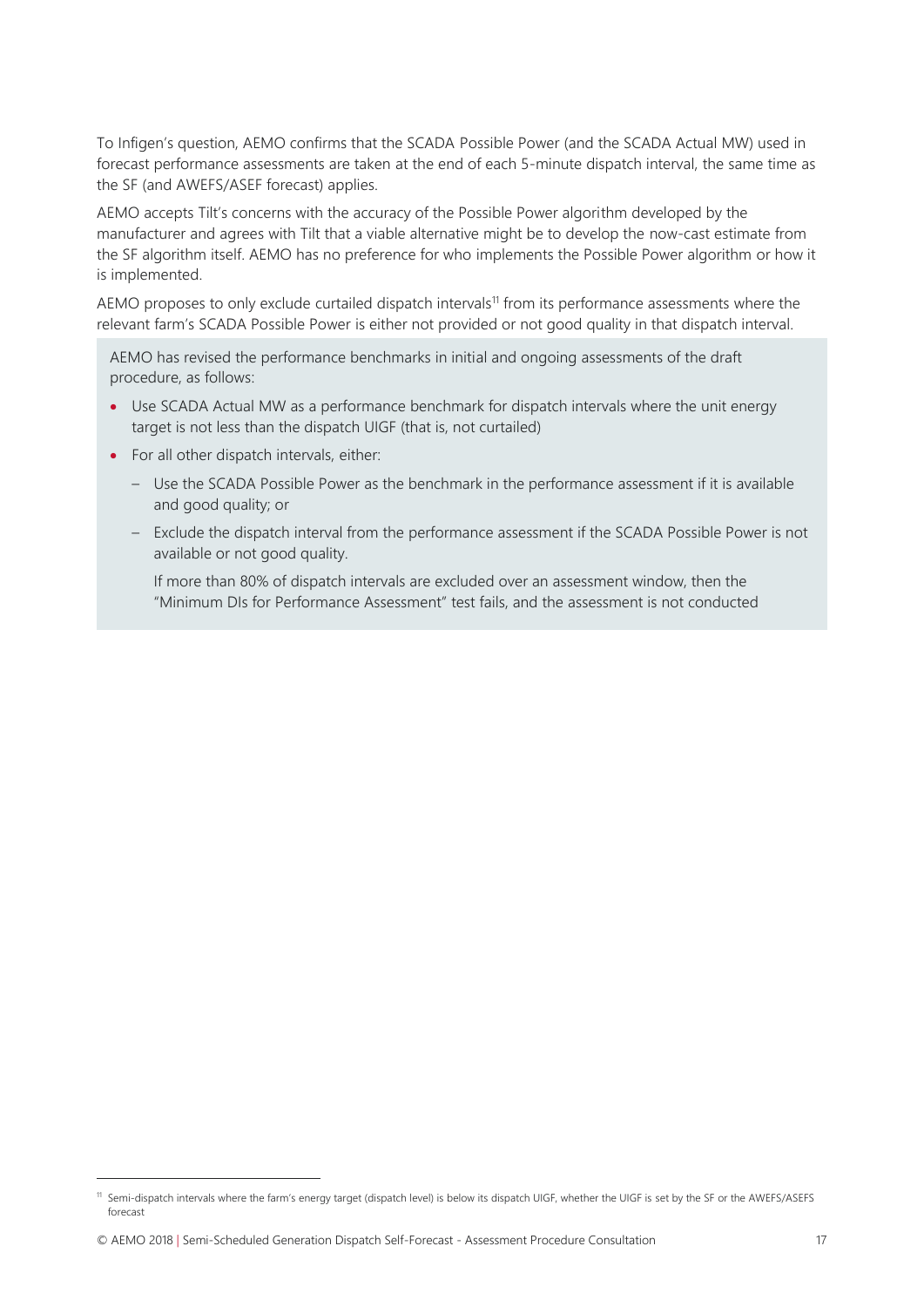# <span id="page-17-0"></span>4.5 Performance threshold

#### 4.5.1 Draft proposal

The draft procedure proposed that AEMO accept a SF for use in dispatch if the SF error does not exceed the AWEFS/ASEFS forecast error, on both an MAE and RMSE basis. This applied to the initial assessment and (at least initially) for the ongoing assessment.

For the ongoing assessment, the threshold by which the SF error must be lower than the AWEFS/ASEFS forecast error was initially zero, but configurable. AEMO's intention was to increase this threshold over time as SF accuracy improved relative to the AWEFS/ASEFS forecast.

AEMO posed two specific questions in this area<sup>12</sup>:

- 1. What relative performance thresholds for the ongoing MAE/RMSE assessments are reasonable? Should the SF performance be better than the AWEFS/ASEFS performance, and how much better?
- 2. Should there be a maximum acceptable MAE/RMSE for the SF performance, even if the SF has a relatively lower MAE/RMSE than AWEFS/ASEFS?

#### 4.5.2 Feedback

Infigen and PROA supported the draft proposal that AEMO accept a SF if its error did not exceed the AWEFS/ASEFS forecast error, on both an MAE and RMSE basis. Meridian and Tilt considered the SF should still be accepted if its error exceeded the AWEFS/ASEFS forecast error by less than a pre-defined threshold. NEON and Tilt suggested a further outlier error check before rejecting the SF.

Infigen and Tilt disagreed with the implied requirement in the ongoing assessment that AEMO reject a SF if it does not outperform the AWEFS/ASEFS forecast by more than a pre-defined threshold.

Infigen considered that introducing a maximum MAE and RMSE would needlessly penalise participants with a less predictable location even though these were sites with the most to gain. Infigen added that some relative improvement in SF over AWEFS/ASEFS should always be preferable to no improvement in absolute terms.

Meridian considered that the relative performance threshold should balance the ability to pursue novel forecasting approaches while meeting the requirements of power system security and an efficient market. For example, if the SF for a solar farm performed slightly worse than ASEFS on many clear-sky days and was much better on fewer overcast days so on average the SF was slightly worse, this would be the wrong outcome.

To this end, Meridian suggested that AEMO should assess the SF over a long-, medium-, and short-term window and accept the SF if its error does not exceed the AWEFS/ASEFS forecast error by more than a pre-defined threshold<sup>13</sup>, with increasing thresholds for shorter windows.

Meridian proposed:

 $\overline{a}$ 

- A 12-week SF assessment with zero relative error exceedance.
- A four-week SF assessment with a small relative error exceedance.
- A one-week SF assessment with a large relative error exceedance.

NEOEN considered that the SF MAE could exceed the AWEFS/ASEFS forecast MAE in extreme circumstances, such as when a farm trips and its SF is 0.1 MW higher than actual. However, consistent large errors, or occasional extreme errors were potentially damaging and should result in the SF being suppressed.

NEOEN suggested that if the SF MAE check failed, then this should be qualified by further checks for consistent large errors or occasional extreme errors rather than immediate SF suppression – at least until a rule can be determined that worked under all scenarios. NEOEN suggested further checks, such as the 90th

 $12$  Appearing as questions 2 and 3 respectively in the draft procedure.

 $13$  Meridian did not suggest values for these thresholds or how they would be defined

<sup>©</sup> AEMO 2018 | Semi-Scheduled Generation Dispatch Self-Forecast - Assessment Procedure Consultation 18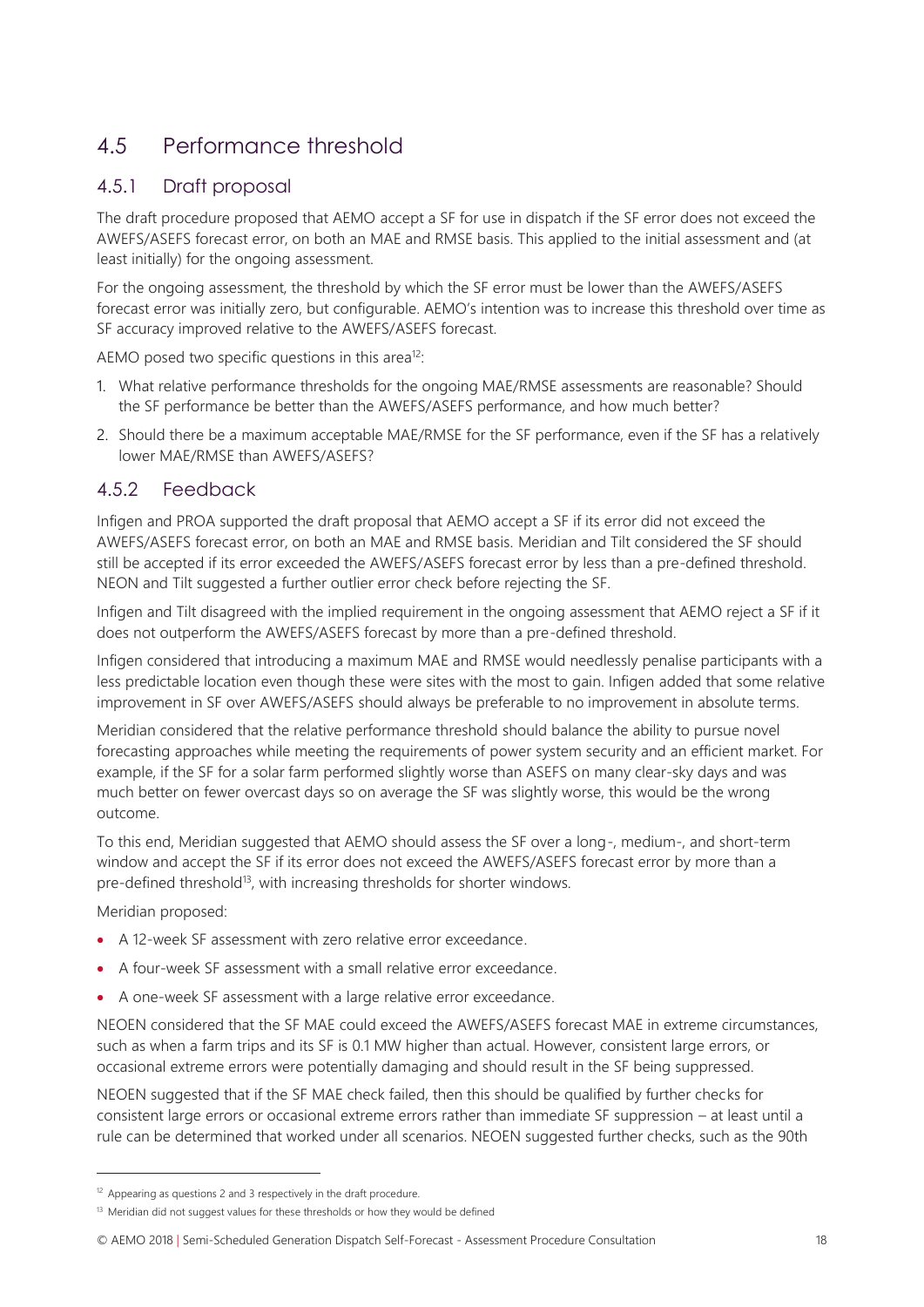percentile error (if SF error is higher it suggests consistent large errors) or the ratio of SF to AWEFS/ASEFS MAE (1.01 is not so bad, 1.8 is probably bad).

NEOEN considered the RMSE is unlikely to be affected by a few extremes, so the suppression of SF based on failing the RMSE check is probably fine.

Tilt had strong concerns about using a simple "less than or equal to" comparison of SF versus AWEFS/ASEFS forecast because this was inconsistent with the SF error being "materially worse" and it risks rejecting a SF that would deliver greater power system security benefits overall. They added that a participant has a clear incentive to ensure the SF is as accurate as possible through the causer-pays process.

Tilt instead suggested that AEMO assess a SF as more accurate than the AWEFS/ASEFS forecast if the SF error does not exceed the AWEFS/ASEFS forecast error by more than 1 MW, which is "well within the noise in the current dispatch process, where generators aim to be within 6 MW of their dispatch levels".

In other words, the SF passes the forecast performance assessments (initial and ongoing) if:

```
MAE_{SF} \leq MAE_{AWEFS_{ASFFS}} + 1and
```
### $RMSE_{SF} \leq RMSE_{AWEFS_{ASEES}} + 1$

Tilt was also concerned that section 3.2 of the draft proposal appears to say that the SF must outperform the AWEFS/ASEFS forecast by some configurable threshold to remain unsuppressed and continue to be used in dispatch. Tilt added there would be a detriment to power system security in reverting to a lower-performing AWEFS/ASEFS forecast if the SF did not continue to improve its performance over time relative to AWEFS/ASEFS.

#### 4.5.3 AEMO response

AEMO agrees with Infigen and Tilt that a SF does not need to outperform the AWEFS/ASEFS forecast in the ongoing assessments to remain unsuppressed and continue to be used in dispatch. AEMO revised the draft procedure to remove the configurable threshold (X<sub>ongoing</sub>, Y<sub>ongoing</sub>) from the ongoing performance assessment.

AEMO disagrees with Meridian and Tilt that a SF should be considered as performing better than the AWEFS/ASEF forecast if its error on average exceeds AWEFS/ASEF by a small threshold because this means that AEMO would potentially be using a worse forecast in dispatch.

AEMO accepts Tilt's view that performance assessments should place greater weight on outlier errors because forecasting improvements would deliver greater benefits power system security. However, AEMO considers this approach risks ignoring other periods where forecasting improvements can deliver more efficient market outcomes.

As noted in section [4.3,](#page-12-0) AEMO will work with stakeholders to review the effectiveness of the SF assessment process (including metrics, benchmarks, thresholds and exclusions) after gaining sufficient experience with self-forecasting.

AEMO has revised the draft procedure to:

• Remove the configurable threshold (Xongoing, Yongoing) from the ongoing performance assessment test.

AEMO will review of the effectiveness of the SF assessment process (including metrics, benchmarks, thresholds and exclusions) after gaining sufficient experience with the use of self-forecasts in dispatch.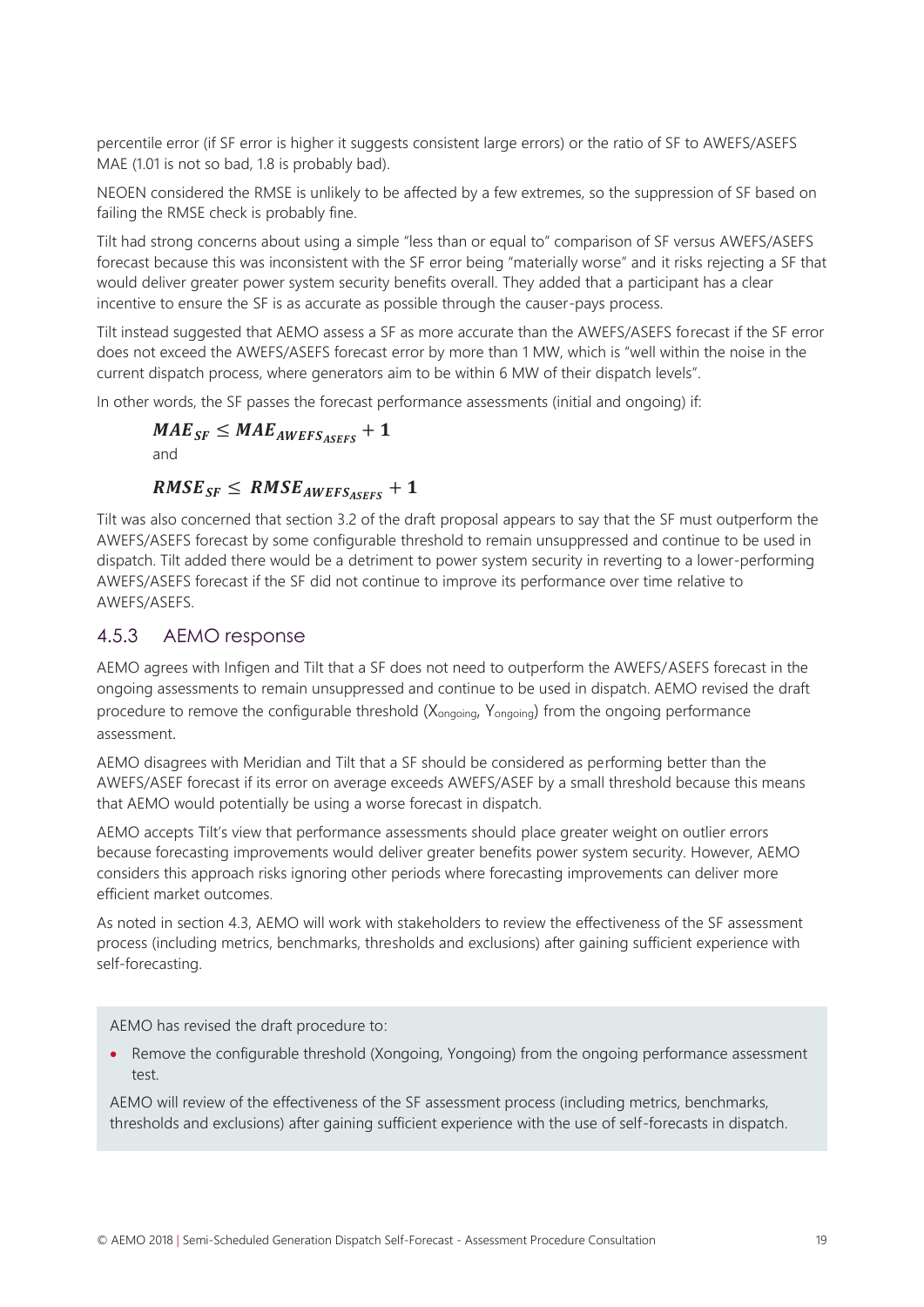### <span id="page-19-0"></span>4.6 Assessment window

#### 4.6.1 Previous workshop

In the previous workshop, AEMO considered publishing a 15-minute rolling minute MAE for each of the SF, AWEFS/ASEFS, and "persistence" forecasts.

Some participants considered that such monitoring might be suitable for capturing gross forecast errors. However, participants generally cautioned against assessing relative forecast performance over less than one week, because this would not adequately capture the variations in solar and wind conditions.

#### Draft Proposal

The draft procedure proposed:

- For the initial assessment, use a 12-week window.
- For the ongoing weekly assessment, use a different window depending on whether the SF is currently suppressed by AEMO:
	- If the SF is not suppressed: use all previous consecutive weeks where the SF passed the ongoing performance criteria, up to a maximum of 4 weeks
	- If the SF is suppressed: use the previous week only, to allow the performance measure to reflect more recent, potentially large improvements in SF performance

#### 4.6.2 Feedback

Infigen considered that the SF would not normally be worse than the AWEFS/ASEFS forecast if assessed over a reasonable time frame, suggesting a minimum of four weeks.

Meridian disagreed with the draft proposal to apply a different window for the ongoing assessments depending on whether the SF was currently suppressed (one week) or unsuppressed (one to four weeks).

Meridian noted this could result in the following perverse outcome:

- Start of Week 1 SF initially unsuppressed, but becomes substantially inaccurate over next week
- Start of Week 2 AEMO suppresses SF for failing the previous four-week test (poor week 1).
- Start of Week 3 AEMO suppresses SF for passing the previous week test (good week 2).
- Start of Week 4 AEMO suppresses SF for still failing the previous four-week test (poor week 1), even though there was no change in SF accuracy in weeks 2 and 3.

Instead, Meridian proposed that AEMO assess performance over a long (12 weeks), medium (four weeks), and short (one week) window, based on relative RMSE only and excluding periods of substantial forecast similarity. The SF would pass the 12-week assessment if its error did not exceed the AWEFS/ASEFS forecast error (zero error exceedance threshold), with higher thresholds for the shorter windows. AEMO would suppress the SF if the assessment failed over ANY of these windows.

Meridian did not suggest how to determine the thresholds for "substantial forecast similarity" or "relative error exceedance".

Meridian argued its proposal was better because:

- Decisions are based only on periods likely to more appropriately assess forecast accuracy.
- The same approach is used to suppress and unsuppress the SF.
- Both long-term and short-term inaccuracies are captured.
- It should be relatively easy for AEMO to automate.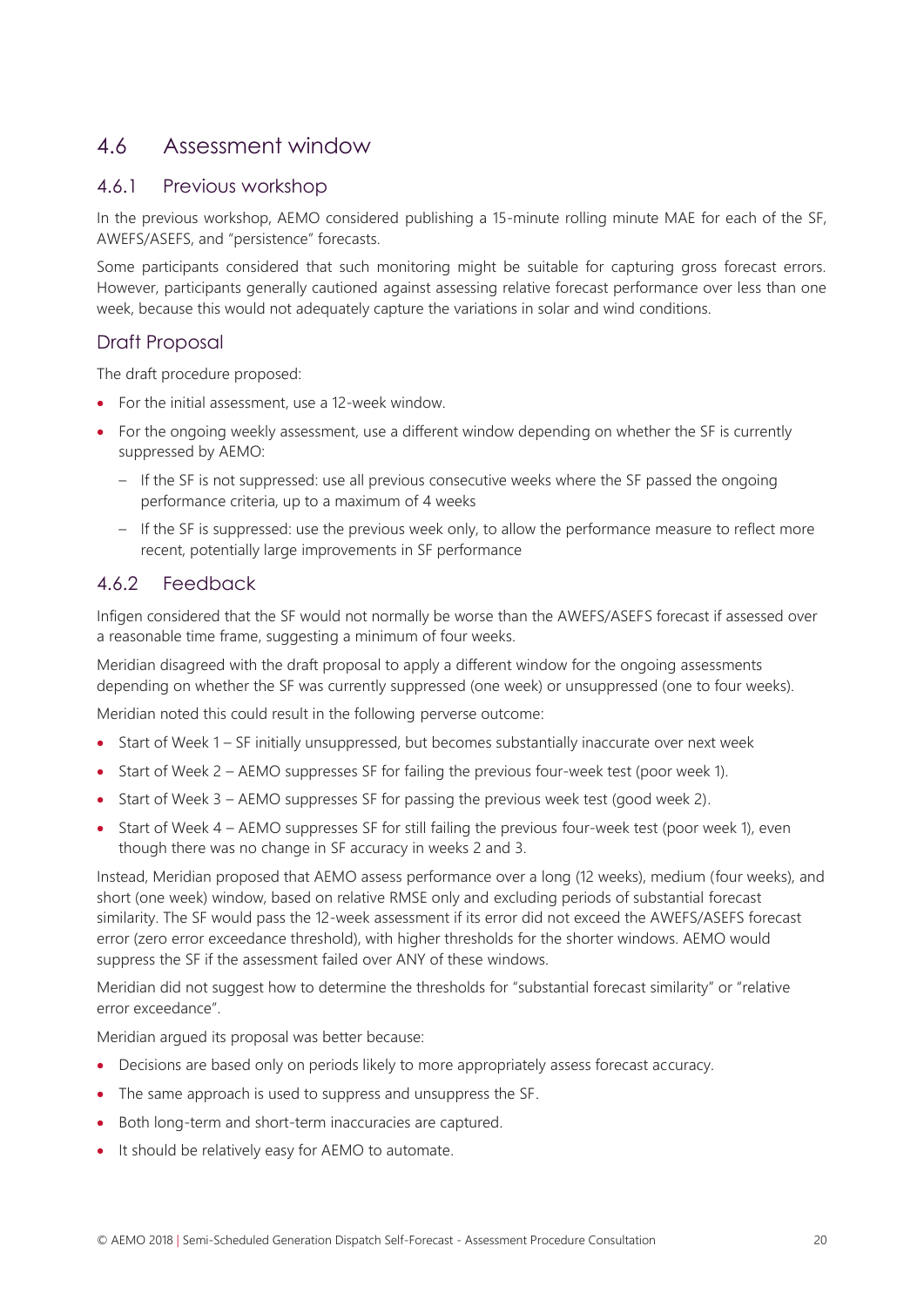#### 4.6.3 AEMO response

AEMO agrees with Infigen that the SF would not normally be worse than the AWEFS/ASEFS forecast if assessed over a sufficiently long timeframe.

For the ongoing assessments, AEMO agrees with Meridian that using different assessment windows depending on whether the SF is initially suppressed or unsuppressed would result in unnecessary swapping between the SF and AWEFS/ASEFS forecasts. AEMO also agrees with Meridian that there should be different assessment windows to capture short and long-term inaccuracies.

However, AEMO disagrees with Meridian that a SF should be assessed as performing better than the AWEFS/ASEFS forecast if it has a marginally higher forecast error on average over the medium- or short-term windows. AEMO accepts there can be prolonged periods where the SF and AWEFS/ASEFS forecasts can be substantially similar. However, AEMO considers that the factors that create "noise" in the SF would equally apply to, and affect, the AWEFS/ASEFS forecasts.

AEMO reasonably expects that the accuracy of the SF should be no worse on average than the equivalent AWEFS/ASEFS forecast under most conditions before it is used in dispatch.

For the initial performance assessment, AEMO proposes to change the SF assessment window from a fixed eight-week rolling window to an initial eight-week window which (if the initial performance assessment fails) extends each week by a further week up to a maximum of 16 weeks. Beyond that, the SF assessment window would remain at 16 weeks until the SF passes the initial performance assessment.

An increasing window ensures there will be enough valid samples for an assessment to occur despite where there are periods of substantial curtailment over the initial eight-week period, while the maximum 16-week window avoids using a SF that is too old to be relevant to the performance assessment.

For the ongoing performance assessment, AEMO proposes the following:

- AEMO assesses SF performance over a long- (eight weeks), medium- (four weeks), and short-term (one week) window.
- AEMO will not exclude periods of "substantial forecast similarity" from an assessment.
- The SF passes the performance test if the SF error does not exceed the AWEFS/ASEFS forecast error over the assessment window.
- AEMO accepts the SF for use in dispatch if the SF passes the ongoing performance test for ANY of the three assessment windows.

The benefits of this approach are:

- The SF does not need to pass the ongoing performance test for ALL three assessment windows, as proposed by Meridian.
- AEMO does not need to determine thresholds for "substantial forecast similarity" or "relative error exceedance".
- AEMO can ignore substantial poor SF performance of earlier weeks if SF performance is better in more recent weeks (for example, due to improved SF models or SF suppression techniques).

AEMO has revised the initial assessment window in the draft procedure as follows:

- If the SF fails the preliminary assessments, AEMO does not conduct a SF performance assessment and repeats the preliminary assessments next week extending the current rolling assessment window by one week, up to a maximum of 16 rolling weeks.
- This process repeats each week until the SF passes the initial assessment.

AEMO has revised the ongoing assessment windows in the draft procedure as follows: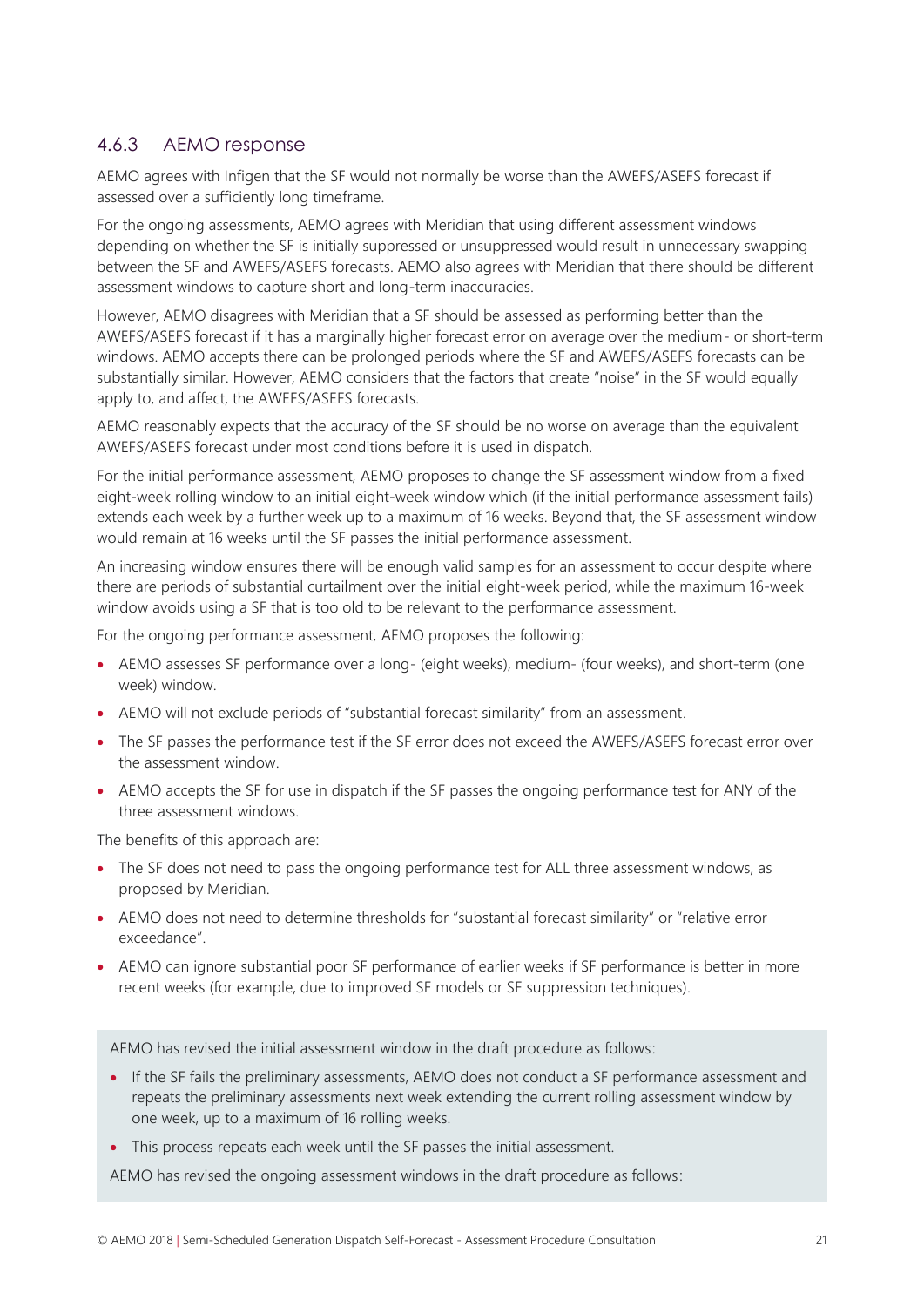- AEMO will assess ongoing performance of the SF over a long (8 weeks), medium (4 weeks) and shortterm (1 week) window.
- AEMO will not use different windows depending on whether the SF is initially suppressed or unsuppressed.
- AEMO intends to accept the SF if the SF passes the ongoing performance test for ANY of the three assessment windows.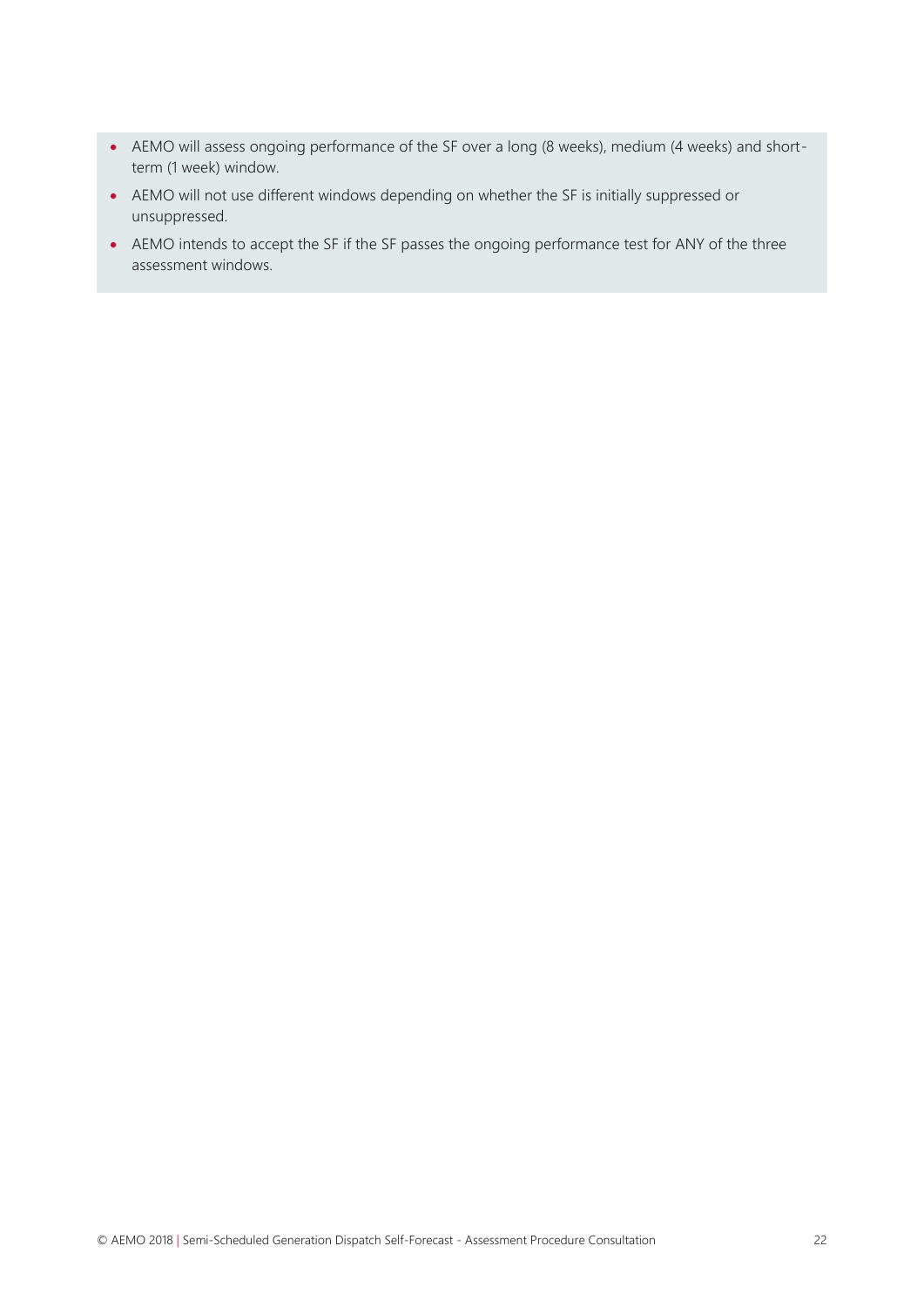# <span id="page-22-0"></span>4.7 Assessment intervals

#### 4.7.1 Draft proposal

The draft procedure proposed to exclude the following dispatch intervals from a performance assessment:

- Dispatch intervals where there is no SF received 70 seconds prior to gate closure that is not suppressed by the participant.
- For solar units only, dispatch interval ending 2105 to 0400 AEST inclusive, to minimise biasing the assessment during night-time periods.

AEMO did not propose to exclude semi-dispatch intervals, although it was noted during those intervals the use of SCADA Actual MW as the benchmark would tend to increase the SF error.

### 4.7.2 Feedback

 $\overline{a}$ 

Infigen considered all assessments should exclude all semi-dispatch intervals, whereas Tilt suggested to exclude intervals of deep curtailment and Meridian suggested to exclude intervals with small differences between the SF and AWEFS/ASEFS forecasts.

Infigen considered all assessments should exclude all semi-dispatch intervals, because:

- It was impossible to reasonably calculate which forecast would theoretically have been more accurate, and
- There are issues with using SCADA Possible Power or SCADA Actual MW as benchmarks at those times, and to do so would encourage inaccurate forecasting because:
	- If SCADA Actual MW were used, there is an incentive to provide a SF as close to this figure as possible to be deemed 'accurate'. During times when parks are being capped well below their actual possible generation this could encourage extremely inaccurate forecasts.
	- If SCADA Possible Power were used, there is an incentive to provide a SF marginally lower than the AWEFS/ASEFS forecast because it is assumed to lie between Actual MW and those forecasts.

Meridian considered all assessments should exclude periods where forecasts only marginally differ due to measurement or forecasting noise and focus only on periods of significant forecast differences between the SF and AWEFS/ASEFS forecasts. They suggested excluding periods from the assessment where the forecast differences were below (say) 25% of the plant's dispatch non-conformance small error trigger limit STRIGLM<sup>14</sup>.

Tilt considered it was unreasonable to bundle capped and uncapped dispatch intervals into one assessment, because the impact on power system security and the ability to assess the forecast accuracy for a capped situation is very different from an uncapped situation.

Tilt considered all assessments should exclude semi-dispatch intervals involving deep output curtailment. For example, the SA system strength constraint routinely curtails wind farms by 30%. When this occurs, the accuracy of the 5-minute ahead forecast was irrelevant because the farm was dispatched far below its forecast and improving forecasts in those periods provided no benefit to power system security. Further, when the system strength constraint bound the forecast makes no difference to the dispatch outcome because dispatch split curtailment between wind farms relative to their offered capacity not their forecast availability.

Conversely, there are other semi-dispatch intervals where the farm is dispatched close to its forecast and the farm is essentially operating uncurtailed. In these situations, the 5-minute ahead forecast is very important to power system security. For example, constraints on Victoria's South Morang F2 transformer involve numerous generators and typically "constrain" low-priced generation such as wind farms at their forecast.

In this situation, if the forecast is too high due to say, high wind speed turbine cut-out then this results in a potentially large dispatch error and risk to power system security risk. The SF would aim to identify and model

© AEMO 2018 | Semi-Scheduled Generation Dispatch Self-Forecast - Assessment Procedure Consultation 23

<sup>&</sup>lt;sup>14</sup> The Small Error Trigger threshold is defined in Appendix A "Non-Compliance Calculations and Process Overview" in AEMO's Dispatch System Operating Procedure: [https://www.aemo.com.au/-/media/Files/Electricity/NEM/Security\\_and\\_Reliability/Power\\_System\\_Ops/Procedures/SO\\_OP\\_3705---Dispatch.pdf.](https://www.aemo.com.au/-/media/Files/Electricity/NEM/Security_and_Reliability/Power_System_Ops/Procedures/SO_OP_3705---Dispatch.pdf)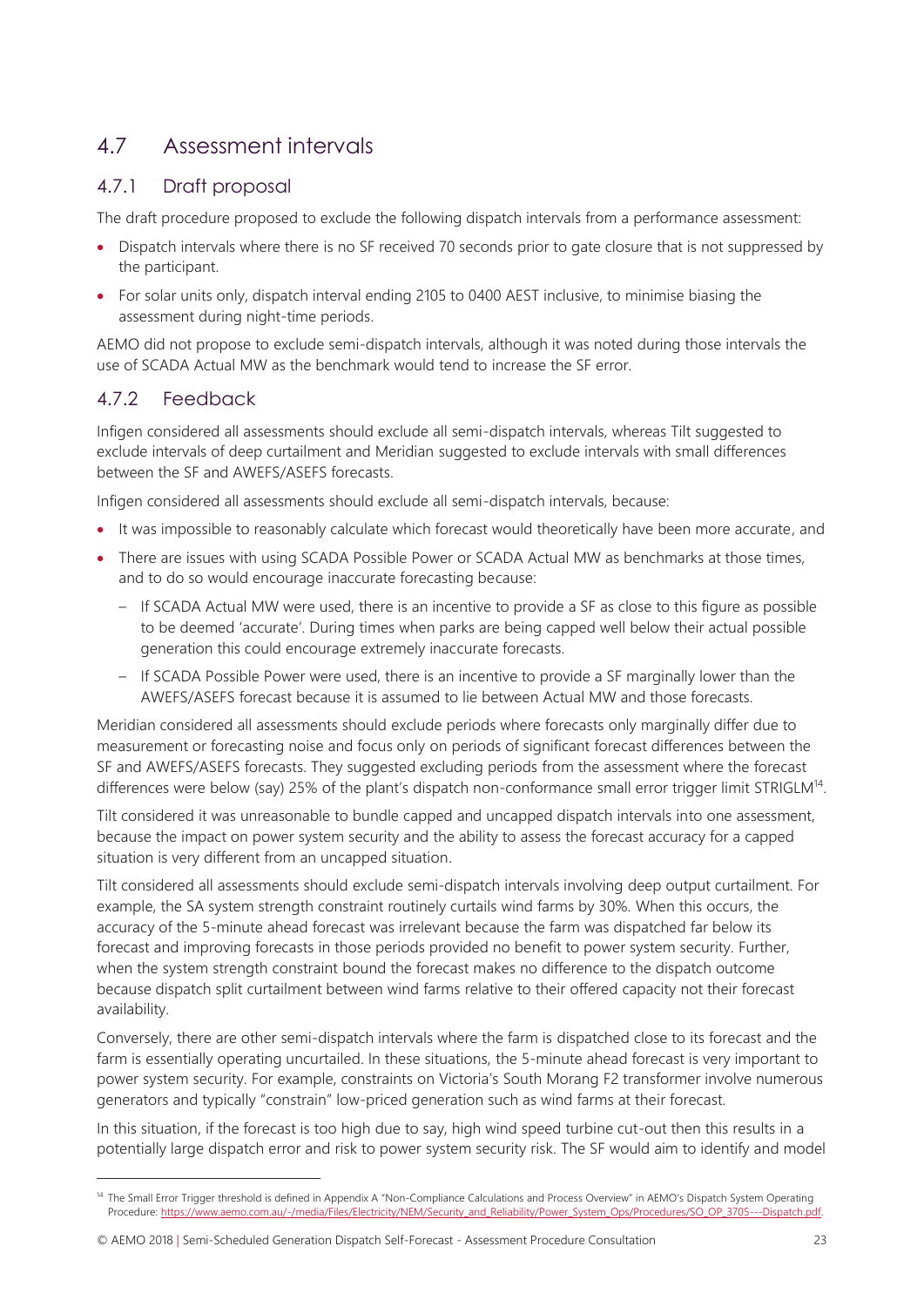these situations, and assessments should give sufficient weighting to performance at these times. However, if the SF is too low, the farm will be able to meet the dispatch level, so there is no dispatch error and no power system security risk but would directly cost the participant's production.

#### 4.7.3 AEMO response

AEMO agrees with Infigen that if SCADA Actual MW is used as the forecast performance benchmark during semi-dispatch intervals, then the forecast that is closest to the actual curtailed output would be deemed the most "accurate". AEMO accepts this might perversely incentivise the generator to provide a constrained SF, although the counter to this is that the generator would deliberately lose dispatch volume and risk running its dispatch down to zero.

As noted in section [4.4.4,](#page-15-0) AEMO does not accept Infigen's assumption that Possible Power "lies between actual park MW and the forecasts". Further, AEMO does not accept that a generator would be incentivised to create a SF systematically lower than the AWEFS/ASEFS forecast during semi-dispatch intervals simply to ensure its continued use in dispatch because this would result in over-curtailment, an undesirable outcome for the generator.

AEMO disagrees with Meridian that intervals with small differences between the SF and AWEFS/ASEFS forecast performance should be excluded from assessment. As the assessment of SF and AWEFS/ASEFS forecasts are performed on the same sample set of intervals, and the MAE/RMSE metrics are compared between the two, intervals of similar performance are effectively nullified.

AEMO accepts Tilt's view that it is unreasonable to bundle capped and uncapped dispatch intervals into one assessment. However, separating out those intervals into two samples may result in one of those samples being too small for statistical significance.

AEMO notes Tilt's view that different intervals be assessed with different weightings based on the significance of those intervals to system security concerns, to incentivise participants to improve forecasts at those times. However, AEMO considers that participants are already sufficiently incentivised to improve forecasts for all intervals, irrespective of dispatch caps being applied which may not anticipated or correlated with weather.

AEMO has revised the assessment process in the draft procedure to:

- Use SCADA Actual MW as a performance benchmark for dispatch intervals where the unit energy target is not less than the dispatch UIGF (that is, not curtailed).
- For all other dispatch intervals, either:
	- Use the SCADA Possible Power as the benchmark in the performance assessment if it is available and good quality; or
	- Exclude the dispatch interval from the performance assessment if the SCADA Possible Power is not available or not good quality.

If more than 80% of dispatch intervals are excluded over an assessment window, then the "Minimum DIs for Performance Assessment" test fails, and the assessment is not conducted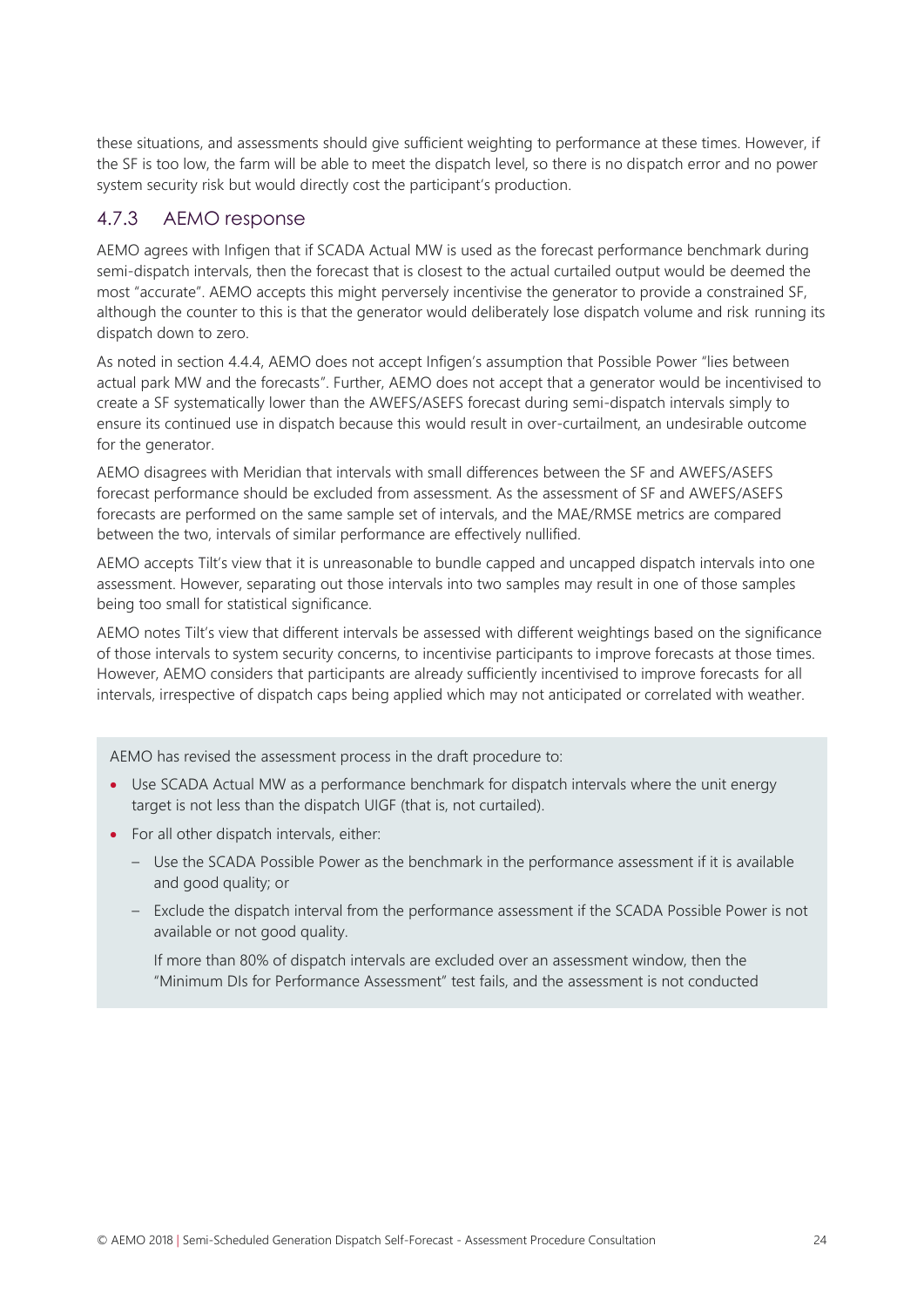# <span id="page-24-0"></span>4.8 Other feedback

#### 4.8.1 Assessment principles

Meridian suggested the draft procedure should include a section after the Introduction that defines the underlying principles that inform the procedure's purpose, that guides AEMO on the application of the procedure, and assists in assessing potential solutions and forecasting approaches.

Meridian proposed the following:

AEMO will attempt to use forecasts for unconstrained intermittent generation that are both accurate and consistent. In particular, forecasts used in NEMDE in the short term (e.g. 5 min ahead) should seek to utilize best available information about the generator and the factors likely to impact levels of generation.

Where generators are in possession of information or understandings about the performance of their plant that is likely to be more accurate and more consistent than industry wide models (e.g. AWEFS/ASEFS) AEMO should seek to utilize that information where feasible.

There should be clear guidelines and processes that set out, for the benefit of the market, how AEMO will exercise its decision making in this area so that both generators and the wider market can have confidence that the forecast used are likely to be accurate and consistent.

Any procedures adopted should not be overly complex and be capable of ready adoption and maintenance by both AEMO and generators.

#### **AEMO response**

AEMO agrees with the intent of the proposed principles, and considers those principles are already embodied in the self-forecast assessment procedure.

#### 4.8.2 Assessment reporting

Meridian suggested that, as part of performance assessment reporting, AEMO identify dispatch intervals with high market or system impact, such as semi-dispatch intervals with large forecast variations or intervals with large negative prices.

#### **AEMO response**

AEMO considers that it should provide its weekly assessment reports to the participant at the summary level to keep its process manageable while providing sufficient information to assist the participant in reconciling the assessments against their own data accessed via market systems and their own SCADA database.

AEMO will not separately identify dispatch intervals with high market or system impact as suggested by Meridian, because a participant should be able to readily access this information from the market systems.

AEMO will provide the following summary level information in the SF assessment reports made available to the participant each week in respect of their semi-scheduled generating units:

- 1. Initial SF Assessment Report
	- $-$  DUID
	- Assessment Period
	- Count of Total DIs
	- Minimum DIs for Reliable SF Test
		- Count of Minimum Required DIs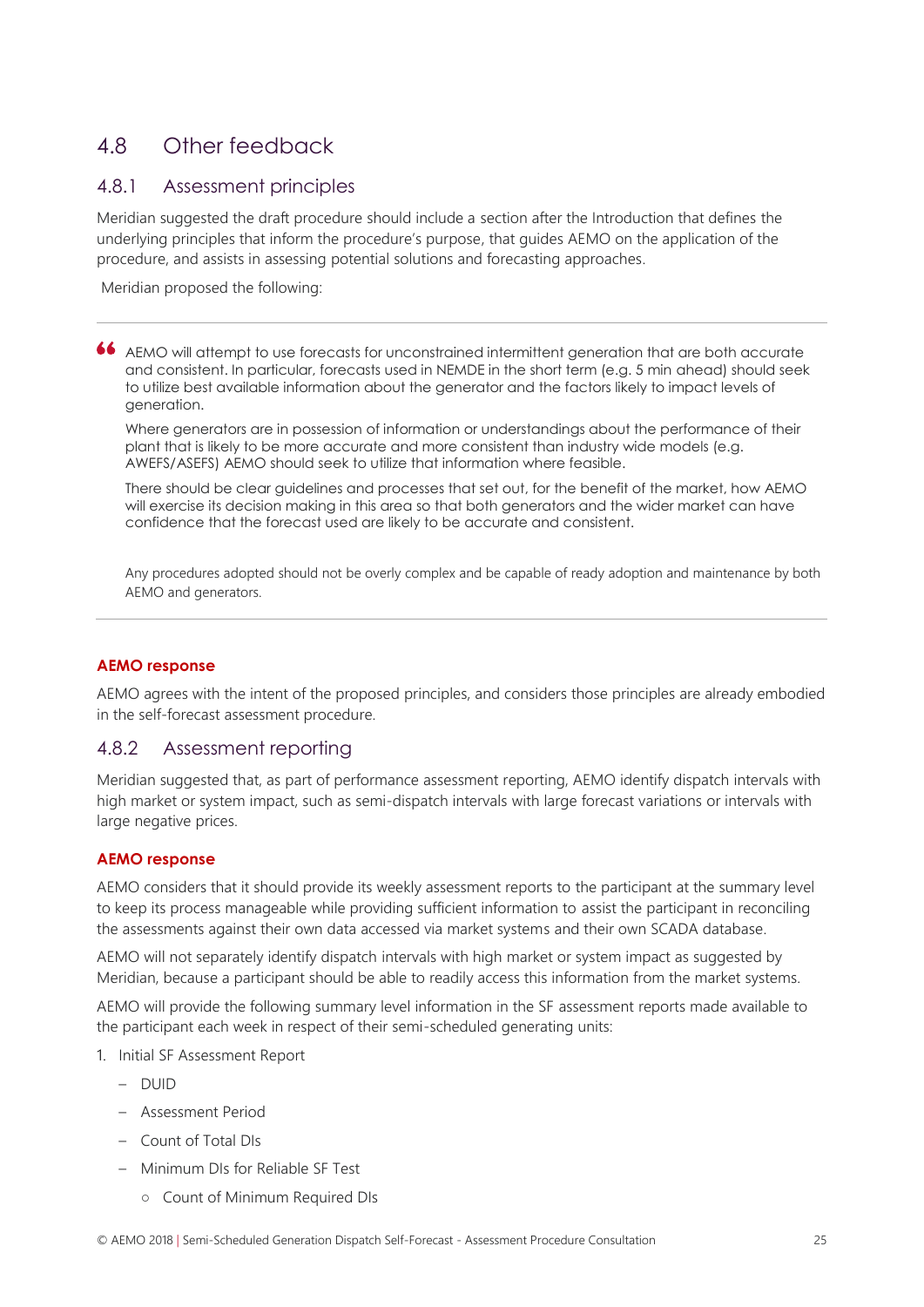- Count of Valid DIs
- Test Pass/Fail
- Minimum DIs for SF Performance Assessment Test
	- Count of Minimum Required DIs
	- Count of Included DIs
	- Count of Excluded DIs:
		- Constrained-off DIs with no SCADA Possible Power
		- DIs where no unsuppressed SF meeting gate closure
	- Test Pass/Fail
- SF Performance Assessment
	- SF MAE (MW)
	- SF RMSE (MW)
	- AWEFS/ASEFS forecast MAE (MW)
	- AWEFS/ASEFS forecast RMSE (MW)
	- Assessment Pass/Fail
- 2. Ongoing SF Assessment Report
	- DUID
	- For each assessment window:
		- Assessment Period
		- Count of Total DIs
	- Minimum DIs for SF Performance Assessment Test
		- Same as for Initial SF Assessment Reports
	- SF Performance Assessment
		- Same as for Initial SF Assessment Reports.

#### 4.8.3 Changes to Energy Conversion Models

Infigen suggested that AEMO's proposed changes to the Wind and Solar Energy Conversion Models to include the optional SCADA Possible Power should be published as soon as possible to allow participants to provide thoughtful feedback on whether it is a reasonable benchmark.

Tilt considered that the proposed changes to the Energy Conversion Model should be treated as material rather than administrative because of the new definition of SCADA Possible Power and its use in determining whether to use a SF in dispatch.

#### **AEMO response**

AEMO agrees with Tilt that we should seek feedback on the definition of new ECM signals (such as SCADA Possible Power).

AEMO published the proposed changes to the Energy Conversion Model (including the addition of the optional SCADA Possible Power) in November 2018 for further feedback before finalising.

#### 4.8.4 Changes to EMMS Portal – Intermittent Generation interface

Tilt suggested that the usability of the Intermittent Generation availability interface of the EMMS portal would be greatly improved by offering a similar interface to that for energy and FCAS offers, whereby the user can